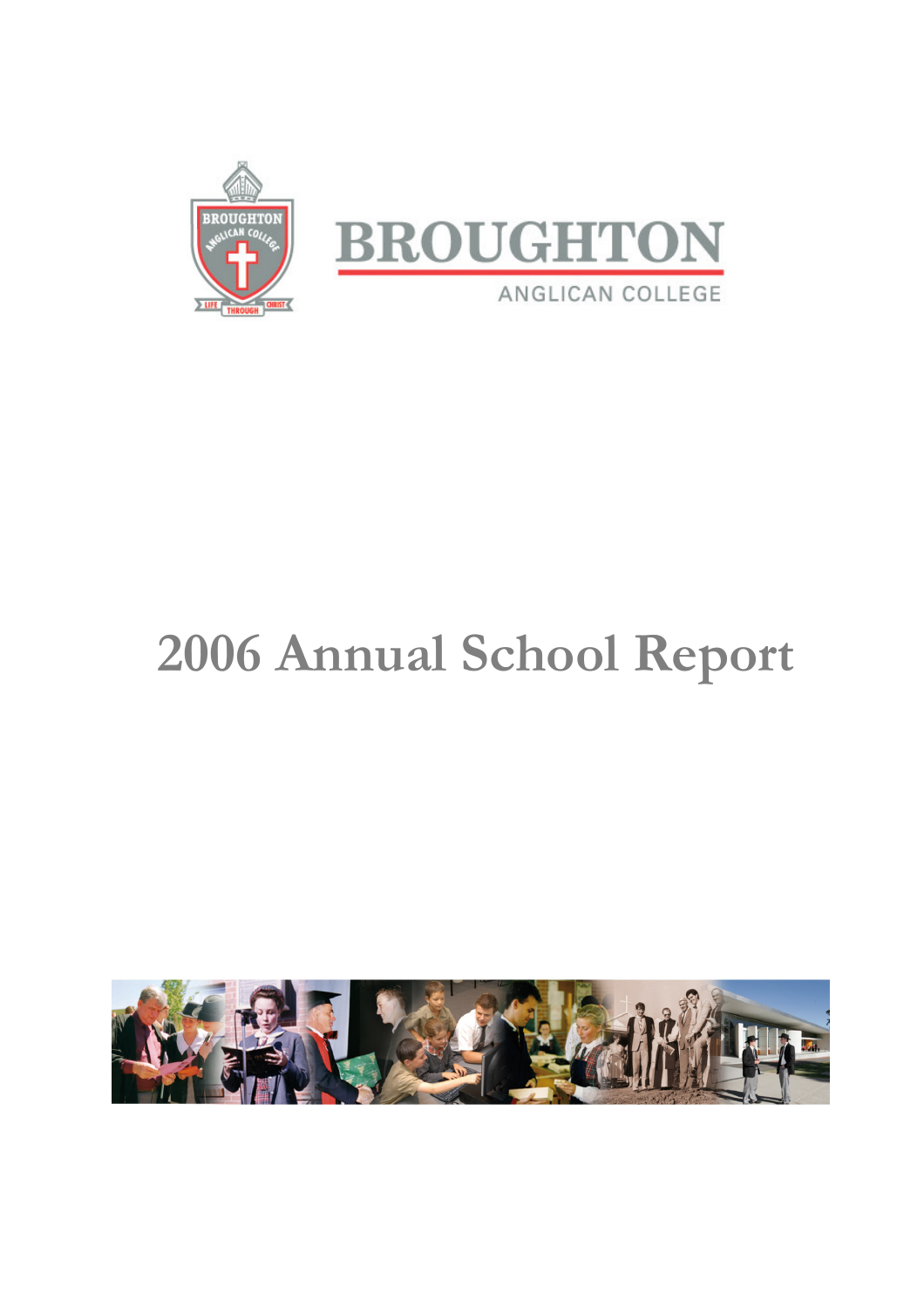## **INDEX OF CONTENTS**

- 1. College Profile
- 2. Message from Campbelltown Anglican Schools Council
- 3. Value Added Information
- 4. Student Performance in State-Wide or Equivalent Tests and Examinations
- 5. Professional Learning and Teaching Standards
- *6.* Teacher Attendance and Retention Rates
- 7. Student Attendance, Retention Rates in Secondary Schools
- 8. Post School Destinations
- 9. Enrolment Policies and Profiles
- 10. School Policies
- 11. School Determined Improvement Targets
- 12. Initiatives Promoting Respect and Responsibility
- 13. Parent, Student and Teacher Satisfaction

#### **Appendices**

- Appendix 1 Broughton Anglican College Enrolment Protocols
- Appendix 2 Broughton Anglican College Conditions of Enrolment

## **COLLEGE PROFILE**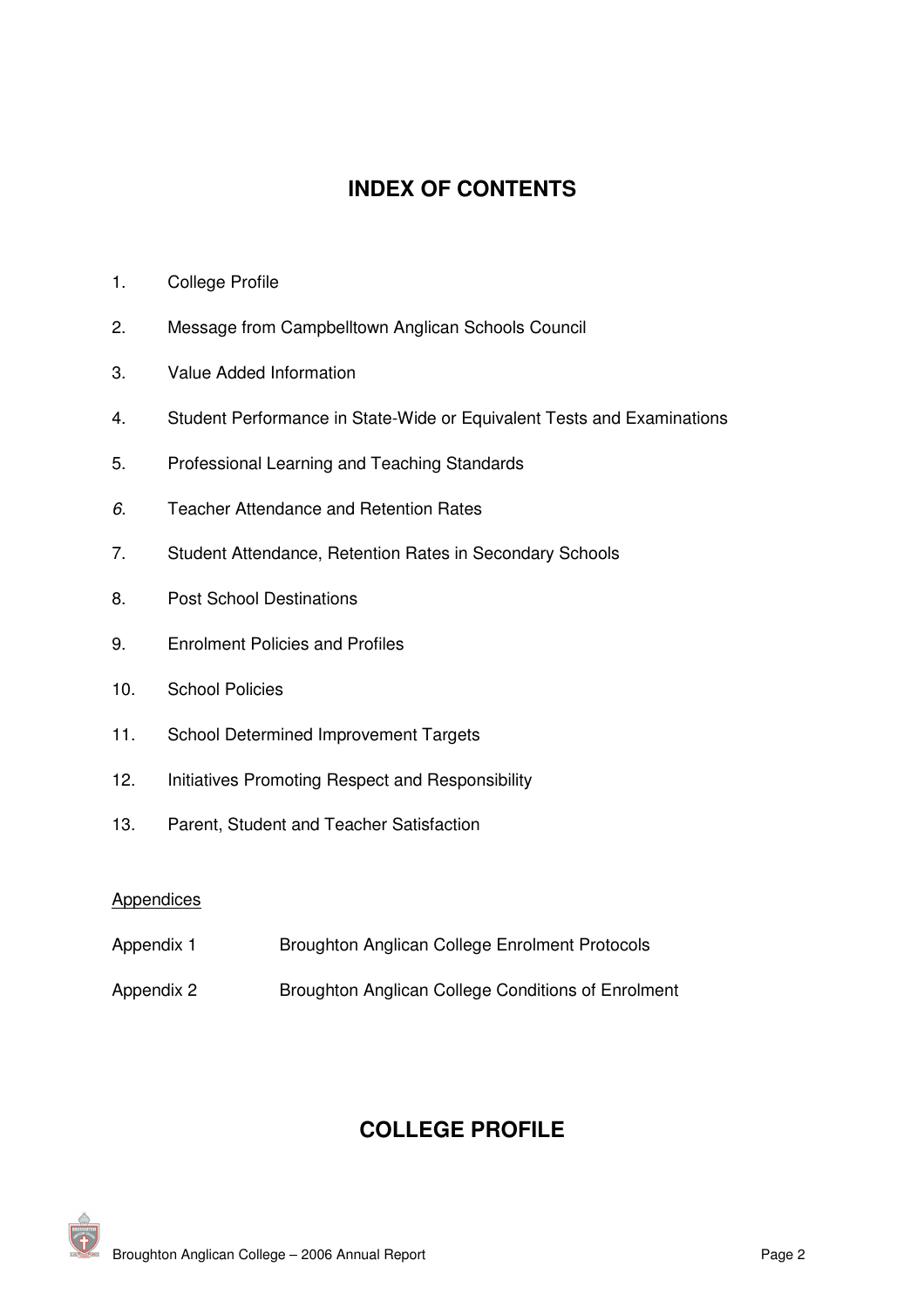#### **Mission Statement**

Broughton Anglican College aims to provide a disciplined, caring environment in which our students are given the opportunity to develop spiritually, morally, intellectually, physically, emotionally, and socially. We seek to develop in our students an understanding of the Gospel message of Jesus Christ and the importance of serving God. Our goal is to develop well-rounded young Christian people whose lives have purpose and direction, and who are prepared for the challenges they face in a changing and uncertain world.

#### **College Profile**

Broughton Anglican College is an expanding co-educational Preparatory to Year 12 school with over 1200 students. It is a multi-campus facility located in a rural environment at Menangle Park, near Campbelltown.

The College is an activity of the St Peter's Anglican Church, Campbelltown, and aims to provide a quality education within the framework of a comprehensive school providing a caring and supportive discipline structure.

The College was established in 1986 as a Secondary School and following the purchase of adjoining land a Junior School was commenced in 1997.

The College has grown to a three stream Early Childhood Campus (20 students per class on average), a two stream 'Primary School' and a five stream 'Secondary School'. Recognising the need to ensure each student is cared for; the College has four distinct schools operating on the one campus. In 2006, the Junior School was divided into two schools with the Early Childhood Campus catering for students from Prep to Year 2 and the Junior School for students from Year 3 to Year 6. The Middle School caters for students in Years 7 to 10 and the Senior School for students in Years 11 and 12. The Heads of the four schools within the College have the responsibility to develop distinctive learning environments catering for the needs of the students within their school.

As well as offering courses leading to the award of the School Certificate and Higher School Certificate, the College also offers Vocational Educational Training courses which allow students, if they desire, to undertake studies in Hospitality and Information Technology leading to the award of a nationally recognised certificate.

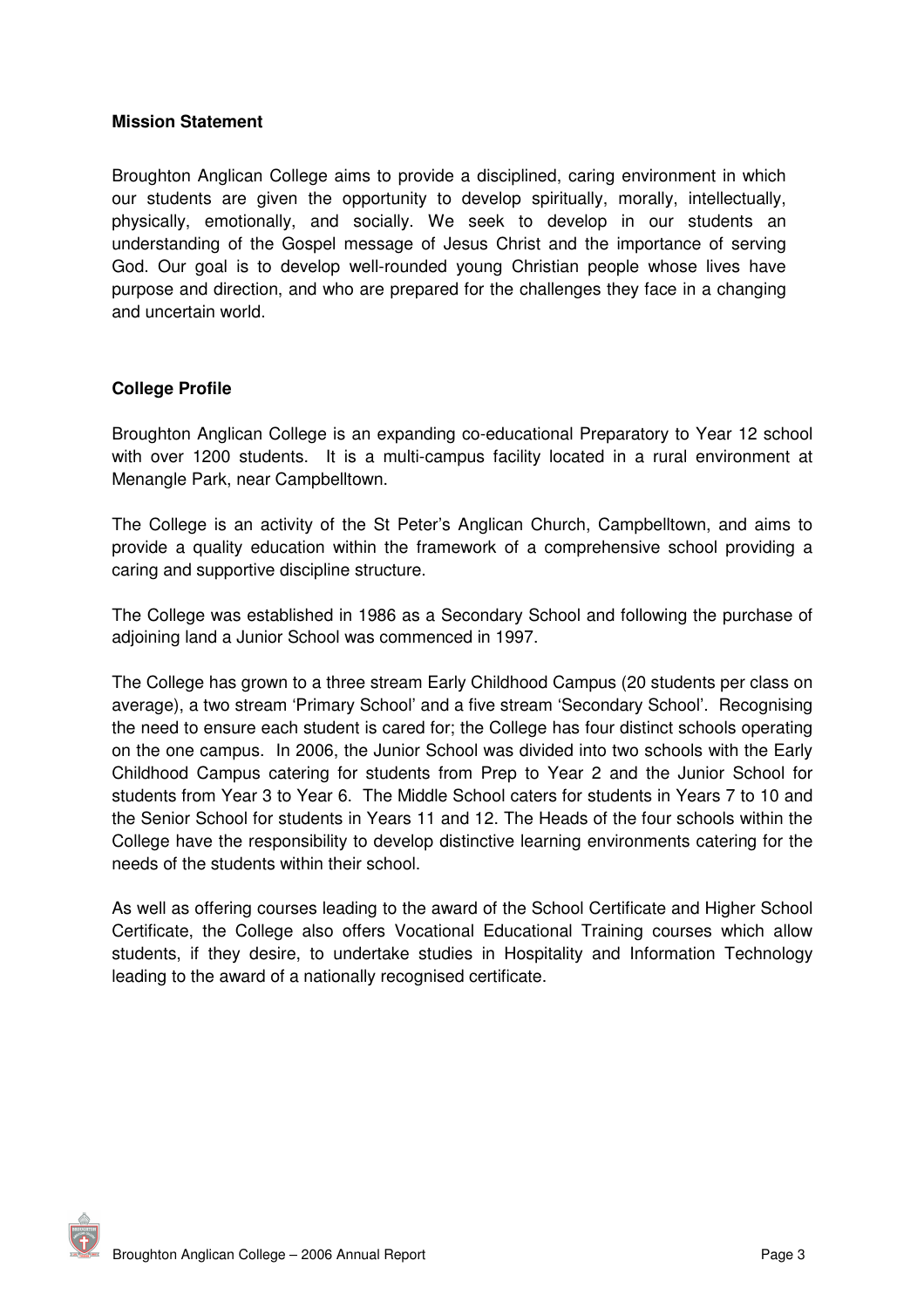## **MESSAGE FROM KEY SCHOOL BODIES**

#### **Report of the Chair of Campbelltown Anglican Schools Council**.

During 2006 the governing body for Broughton Anglican College, the CAMPBELLTOWN ANGLICAN SCHOOLS COUNCIL, met formally on 9 occasions and at these meetings received reports from various sub-committees.

As the governing body of the College, Schools Council continued to determine broad policy directions for the school but left the implementation of these policies to Headmaster and Business Manager. Schools Council saw an important part of their role as monitoring carefully the implementation of their policies. They have monitored educational outcomes, the overall financial situation, staffing levels and conditions, appraisal of staff, the maintenance of buildings and equipment and compliance requirements of various governmental agencies in areas such as Occupational Health and Safety and Equal Opportunities for Women.

During 2006, a mechanism for the ongoing review and consolidation of the Schools Council Policy Manual was put into place. This process of review is ongoing. Schools Council also became more aware of the need to update themselves on their role and responsibilities so started discussions with the Association of Independent Schools on ways this could be achieved. Preliminary work was undertaken on establishing a "Foundation" to assist with the long term viability of the College.

The Reverend Canon Peter Stavert, Chairman of Schools Council

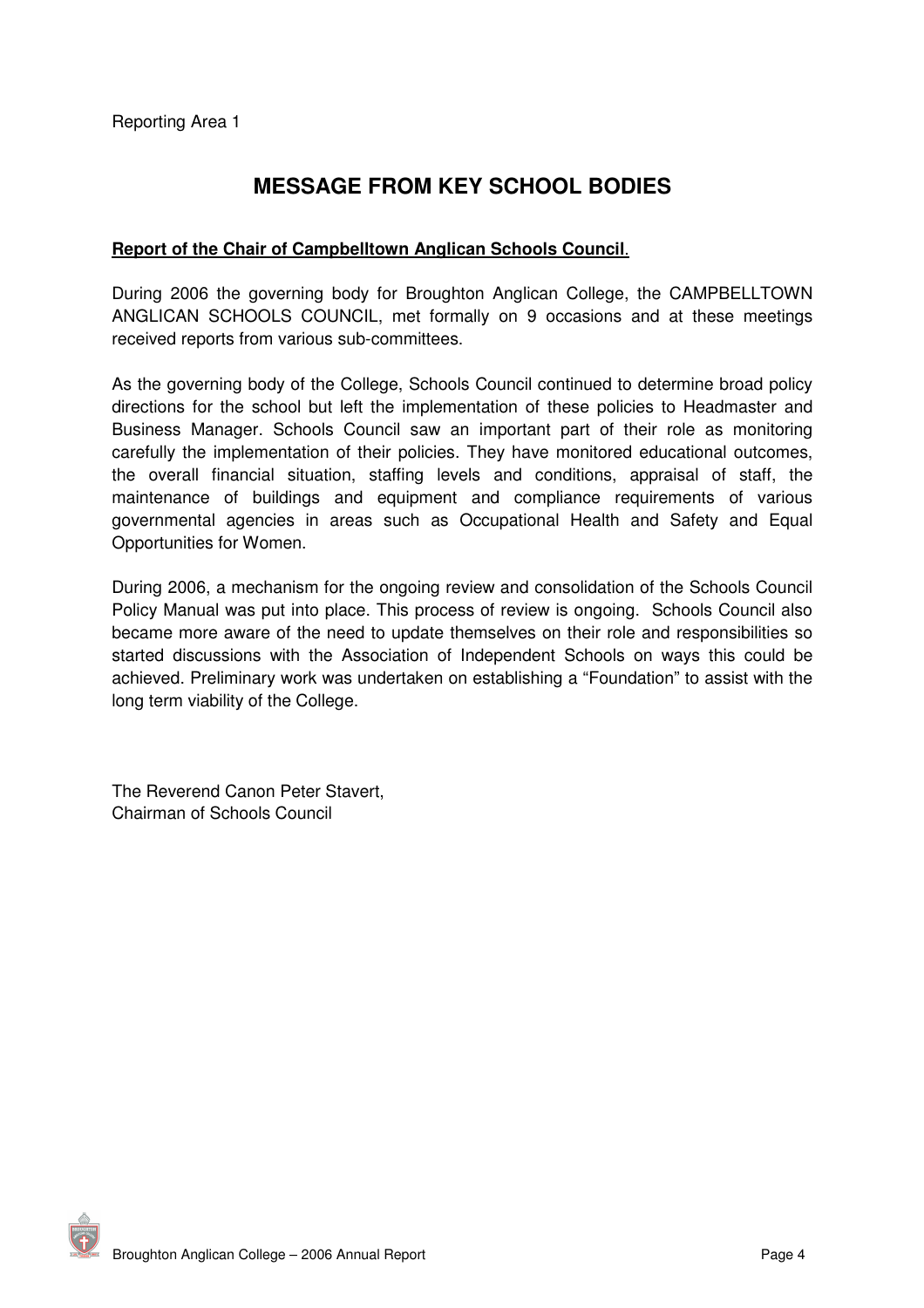## **VALUE ADDED INFORMATION**

During 2006, Broughton celebrated 20 years of Christian education at the College. The motto of our celebrations, "*Looking Back with Thanks and Forward with Hope*", reflected the goal of the College to use this important milestone to review the many achievements and blessings of the past 20 years, whilst planning for the next stage of the College's development with confidence. The celebrations allowed us to reflect on how the College has been a "place in which God's blessing rests".

The College has been blessed through the provision of purposely planned facilities, well equipped classrooms with excellent teaching resources. God has been gracious in calling together a dedicated group of parents who are supported by a committed staff at the school who are willing to give wholeheartedly of their time and talents so that students can realise their God given potential. As the College moves to the next stage of it's development it will stay firm in its Mission Statement to continue to provide a quality Christian education in which we give equal emphasis to our pastoral care framework and the seeking of academic excellence.

In 2006, the Deputy Pastoral Care, and her team, undertook a major review of the pastoral care program within the College and developed a new Pastoral Care Framework to be implemented in 2007. There have been reviews of student leadership and of Christian worship within the College. This has led to some restructuring allowing for increased opportunities for student leadership and development of a new Christian Studies program, both of which will be implemented in 2007. The College is continuing to develop and embed the Values Framework and the Respect and Responsibility programs from a Christian perspective.

The College continued to give focus on increasing the academic performance and expectations of students. The performance of students in external examinations showed the continued development of a culture in which students seek to achieve their academic personal best. Results in the Literacy and Numeracy National Assessment (LANNA) test were pleasing, with the average for students of the College being above or very close to the national average in all subjects at all levels.

Similarly, the results of the students in the School Certificate and Higher School Certificate reflected the commitment of staff to the development of successful teaching and learning strategies. The pleasing results, gained by Year 10 in the initial School Certificate Computer Skills Assessment examination showed progress made in developing our students Information and Communication Technology skills required for their modern world. Year 12 (2006) gained pleasing results in a large number of subject areas. The cohort achieved 22 mentions in the H.S.C. Merit list, with 10% of the cohort gaining one or more mentions. Three students gained University scholarships.

The performance of students with teaching and learning difficulties reflect the success of our Teaching and Learning Support program. Similarly, commitment of our Gifted and Talented

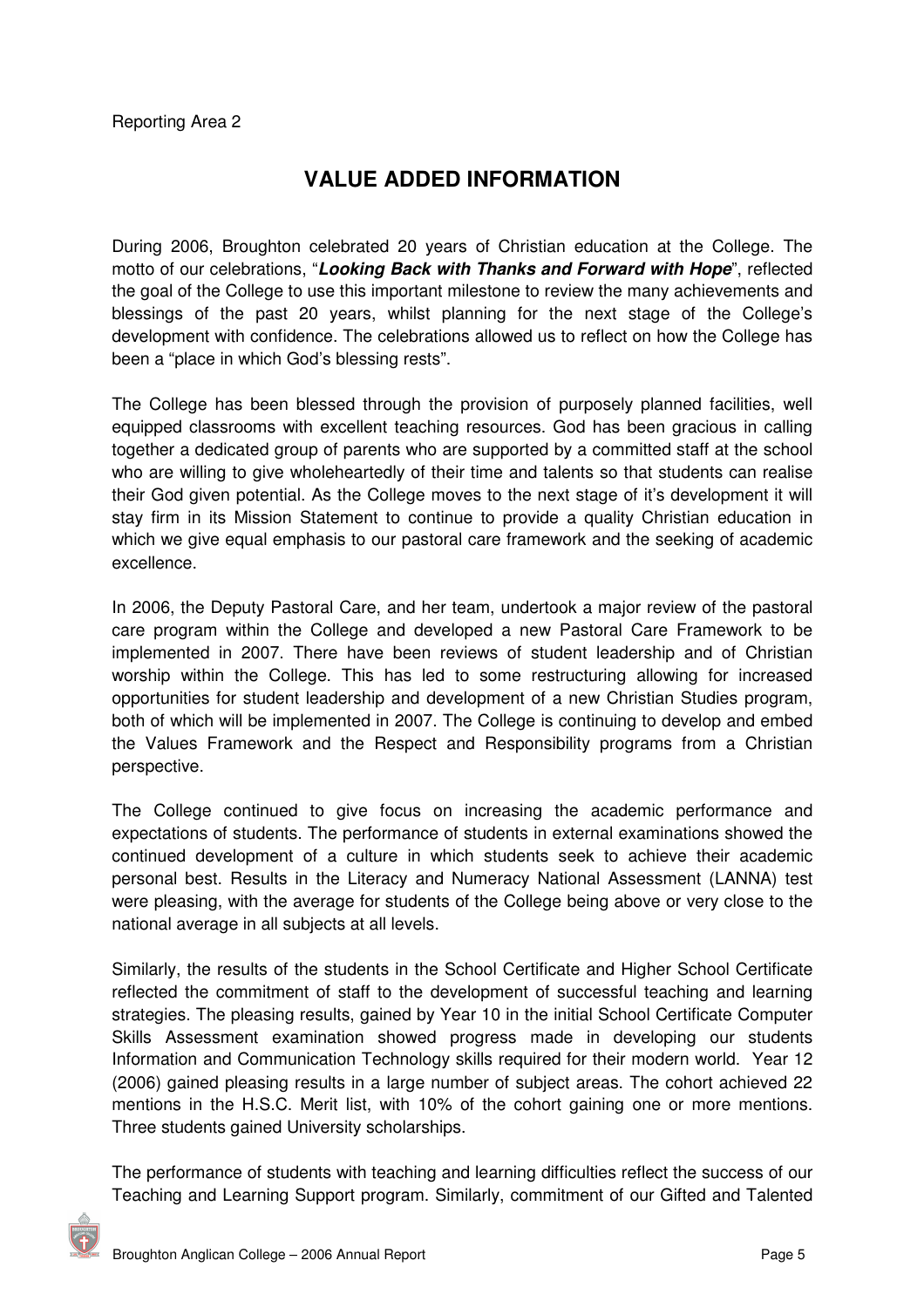Coordinator and staff is reflected in the success of students involved in our acceleration programs and the positive parental and student response to our Early Childhood and Junior School T.R.I.G.G.E.R. programs.

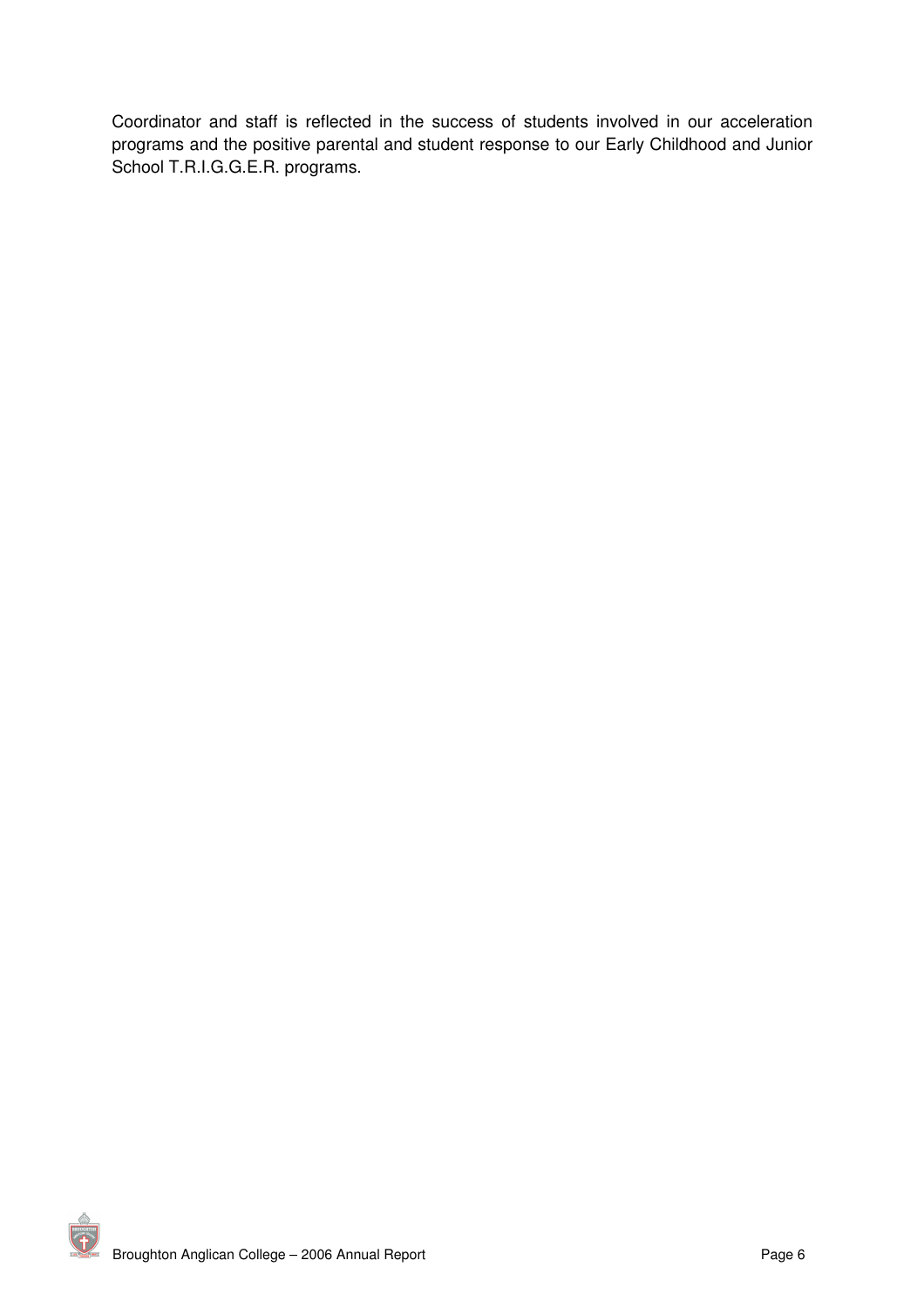# **STUDENT PERFORMANCE IN STATE-WIDE OR EQUIVALENT TESTS AND EXAMINATIONS**

#### **LANNA Results – Years 3, 5 and 7**

In 2006 students in Years 3, 5 and 7 participated in the Literacy and Numeracy National Assessment (LANNA) test developed by Australian College Educational Research. In all aspects and levels of testing the average for the students of the College was above or very close to the national average.

The results in all years were pleasing, reflecting excellent classroom teaching and the success of the Teaching and Learning Support programs. The outstanding performance of students in Years 3 and 5 reflected the success of our early intervention Reading and Numeracy programs that we have implemented in the Early Childhood Campus and Junior School.

The Reading result in Year 7 was pleasing, reflecting the success of the Core Teaching Program and the Year 7 Reading Program. The improved Numeracy result for Year 7, an increase of 6% of students reaching benchmark, reflects the review of teaching and learning strategies used in Mathematics and the involvement of staff in the Association of Independent Schools' Learning in Early Numeracy project.

| <b>2006 LANNA</b> | Percentage of students above the national benchmark |        |                   |  |  |  |  |
|-------------------|-----------------------------------------------------|--------|-------------------|--|--|--|--|
| <b>Test</b>       | Year 3                                              | Year 5 | Year <sub>7</sub> |  |  |  |  |
| Reading           | 100%                                                | 98%    | 98 %              |  |  |  |  |
| Writing           | 98%                                                 | 98%    | 97%               |  |  |  |  |
| Numeracy          | 100%                                                | 98%    | 98%               |  |  |  |  |

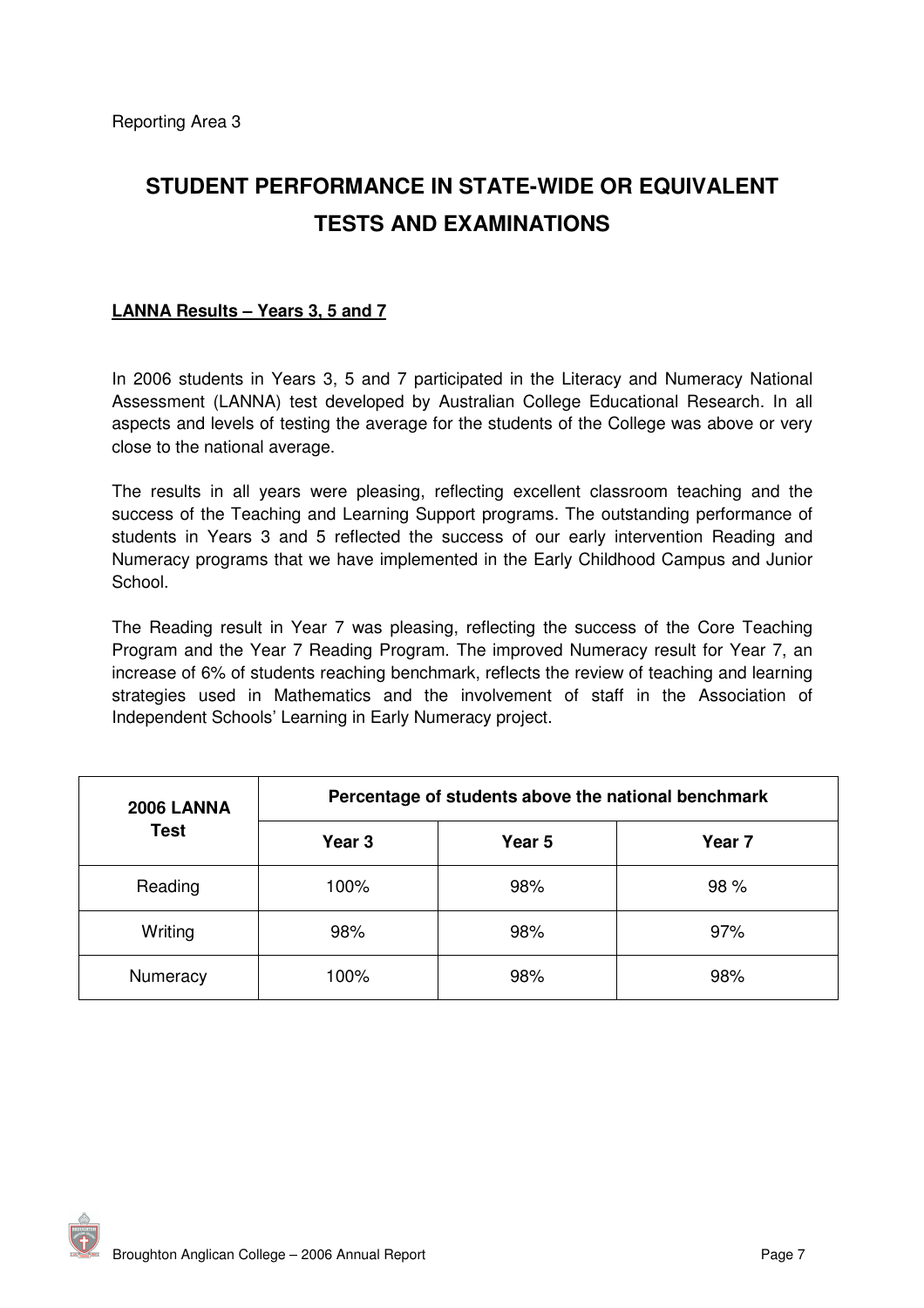#### **School Certificate Results**

In 2006, 134 Year 10 students sat for the six School Certificate tests, which included the initial Computing Skills Assessment examinations.

The cohort performed well, gaining results above the state average in all subjects. Overall, 27% of results were 80 or more (compared to 21% of results in the state), 70% of results were above 70 marks (compared to 59% in the state), 93% of results were 60 marks or more (compared to 85% in the state). The results of the cohort in the Computer Skills Assessment examination reflected the success of the College in integrating Information and Communication Technology skills in the curriculum, with all students being deemed as being competent in computing skills, 68% of whom were deemed as being Highly Competent (compared to 58% of the state).

The College had four Year 10 students, who as part of our acceleration program, sat for the Mathematics School Certificate examination in 2005. One of these students gained the top result in Mathematics for the College, with three of the four students gaining a Band 6 result. All four students completed the Preliminary Extension 1 Mathematics course in 2006, with 3 moving towards sitting for the Mathematics and Extension 1 Mathematics Higher School Certificate examination in 2007.

The effectiveness of the Teaching and Learning Support program within the College is demonstrated with only 7% of results in the cohort below 60, compared to a State average of 13%.

An overview of subject performance and a comparison to the performance of the state candidature is shown below:

| Test                                                                        | <b>Broughton</b> | <b>State</b>    | <b>Broughton</b> | <b>State</b>    | <b>Broughton</b> | <b>State</b> |
|-----------------------------------------------------------------------------|------------------|-----------------|------------------|-----------------|------------------|--------------|
|                                                                             | <b>Band 5-6</b>  | <b>Band 5-6</b> | <b>Band 4-6</b>  | <b>Band 4-6</b> | Mark of 60       | Mark of 60   |
|                                                                             | Marks of 80      | Mark of 80      | Marks of 70      | Marks of 70     | or more          | or more      |
|                                                                             | or more          | or more         | or more          | or more         |                  |              |
| English-Literacy                                                            | 44.0%            | 31.3%           | 85.1%            | 72.3%           | 95.5%            | 89.5%        |
| <b>Mathematics</b>                                                          | 20.9%            | 18.6%           | 49.3%            | 40.2%           | 79.9%            | 70.1%        |
| Science                                                                     | 41.7%            | 29.8%           | 83.6%            | 62.7%           | 98.6%            | 89.6%        |
| Australian<br>History<br>$\overline{\phantom{a}}$<br>Civics and Citizenship | 27.2%            | 24.2%           | 52.3%            | 52.3%           | 91.7%            | 84.1%        |
| Australian Geography,<br>Civics and Citizenship                             | 31.8%            | 31.1%           | 77.2%            | 66.7%           | 97.7%            | 90.9%        |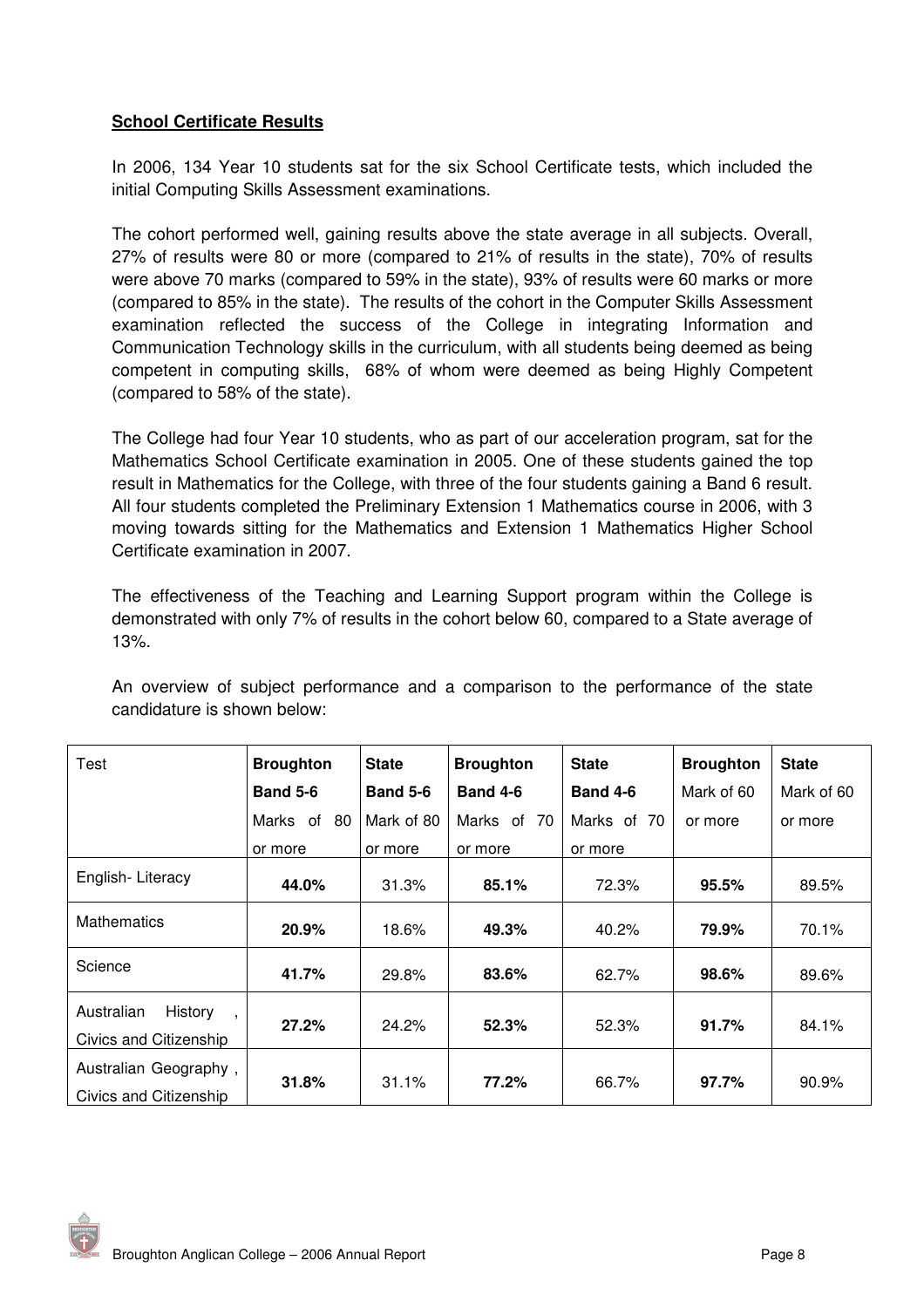#### **Higher School Certificate**

In 2006, 92 students sat for the Higher School Certificate in 34 courses, including five courses delivered externally through the TAFE program and Open High School. The College had students sitting for Extension 1 and Extension 2 in both English and Mathematics and in Extension courses for History, Hospitality and Information Technology. The College was pleased with the performance of the majority of students at all ability levels.

The students in this cohort achieved 22 mentions in the H.S.C. Merit list, 10% of the cohort gained one or more mentions in the H.S.C. merit list and three students gained University scholarships.

In total 98.5% of results across all courses were 50 marks or more, with 90% of these results above 60. 18% of results placed students in a Band 5 or 6 (marks above 80).

In 15 courses, the average Higher School Certificate result was above the state average. Mention should be made to the performance of students in Community and Family Studies (with an average result of 85.2% (compared to the state average of 74%), Visual Arts (with an average 7.4% above the state mean) and Software Design and Development (5.8% above the state mean).

46 students studied Vocational Educational Training courses which gained them Australian Qualification Framework Certificates in addition to their Higher School Certificate.

#### **Higher School Certificate Results**

The table below indicates the performance of our Higher School Certificate cohort in each subject examined, giving an indication of the results gained in comparison to results awarded across the state.

| <b>Subject</b>             | <b>Students</b> | Performance band achievement as a percentage |      |       |                                             |                  |       |       |     |
|----------------------------|-----------------|----------------------------------------------|------|-------|---------------------------------------------|------------------|-------|-------|-----|
|                            |                 | <b>Bands 3-6</b>                             |      |       |                                             | <b>Bands 1-2</b> |       |       |     |
|                            |                 |                                              |      |       |                                             |                  |       |       |     |
| English - Standard         | 20              | School                                       | 100% | State | 80%                                         | School           | $0\%$ | State | 20% |
| English - Advanced         | 72              | School                                       | 100% | State | 98%                                         | School           | $0\%$ | State | 2%  |
| English – Extension        | 4               |                                              |      |       | All students gained Band E3 or above        |                  |       |       |     |
|                            |                 |                                              |      |       |                                             |                  |       |       |     |
| <b>General Mathematics</b> | 54              | School                                       | 89%  | State | 74%                                         | School           | 11%   | State | 26% |
| <b>Mathematics</b>         | 33              | School                                       | 70%  | State | 84%                                         | School           | 30%   | State | 16% |
| Mathematics - Extension 1  | 13              | 2 students gained Band E4 (Above 90%)        |      |       |                                             |                  |       |       |     |
|                            |                 | 3 students gained Band E3 (70%-90%)          |      |       |                                             |                  |       |       |     |
| Mathematics - Extension 2  | 2               |                                              |      |       | Both students gained Band E3 in Extension 2 |                  |       |       |     |

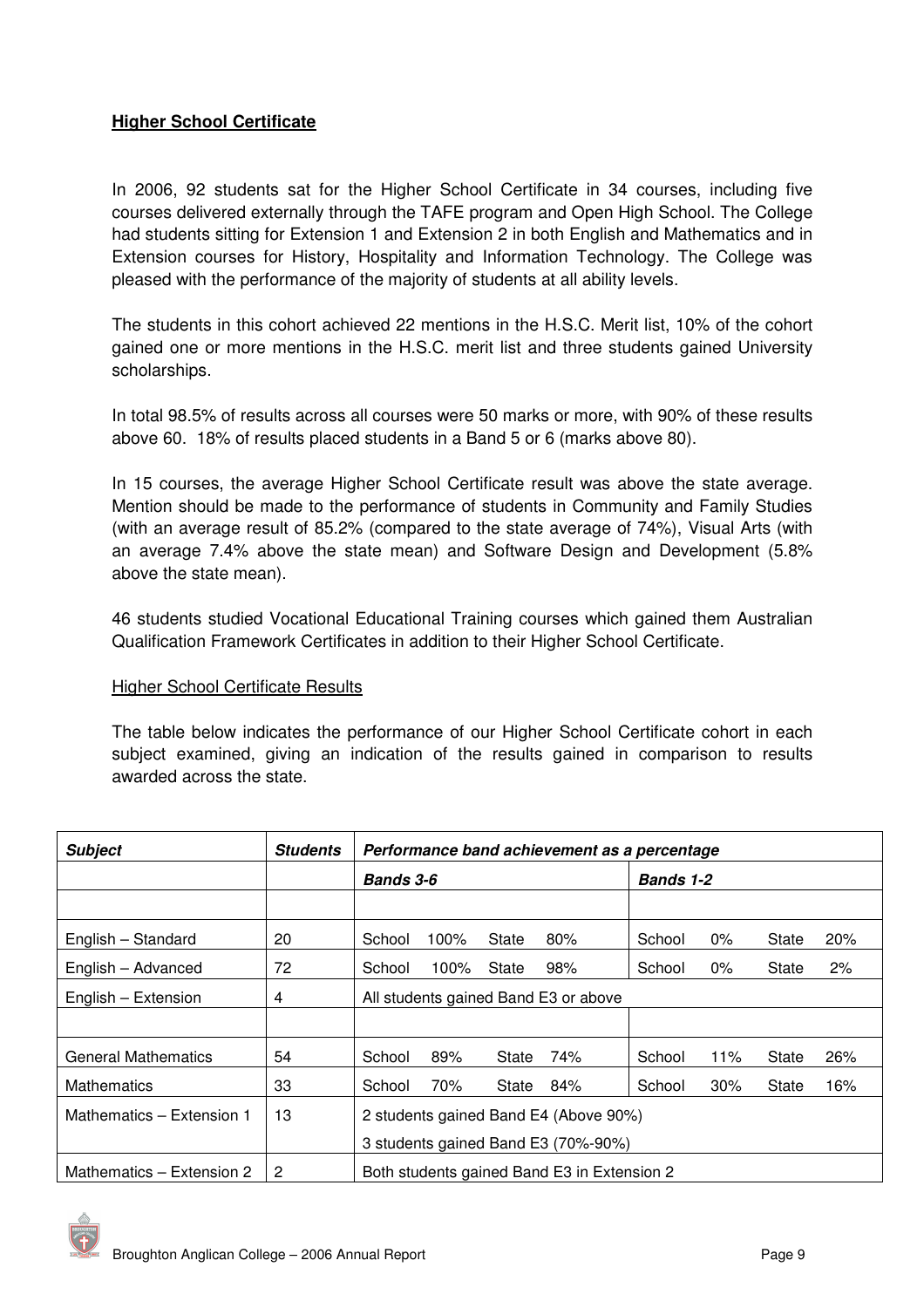| Biology                     | 28 | School      | 93%                        | State        | 85% | School | 7%    | <b>State</b> | 15% |
|-----------------------------|----|-------------|----------------------------|--------------|-----|--------|-------|--------------|-----|
| Chemistry                   | 16 | School      | 57%                        | <b>State</b> | 89% | School | 43%   | <b>State</b> | 11% |
| Physics                     | 23 | School      | 83%                        | State        | 91% | School | 17%   | <b>State</b> | 9%  |
| Senior Science              | 14 | School 100% |                            | <b>State</b> | 91% | School | 0%    | <b>State</b> | 9%  |
|                             |    |             |                            |              |     |        |       |              |     |
| <b>Ancient History</b>      | 21 | School 67%  |                            | <b>State</b> | 87% | School | 33%   | <b>State</b> | 13% |
| <b>Business Studies</b>     | 28 | School 77%  |                            | State        | 83% | School | 23%   | <b>State</b> | 17% |
| Economics                   | 4  | School 100% |                            | <b>State</b> | 90% | School | $0\%$ | <b>State</b> | 10% |
| Geography                   | 7  | School 100% |                            | <b>State</b> | 93% | School | $0\%$ | <b>State</b> | 7%  |
| Legal Studies               | 8  | School 100% |                            | <b>State</b> | 89% | School | $0\%$ | <b>State</b> | 11% |
| Modern History              | 22 | School      | 96%                        | State        | 91% | School | 4%    | <b>State</b> | 9%  |
| History - Extension         | 7  |             | 1 student gained a Band E3 |              |     |        |       |              |     |
|                             |    |             |                            |              |     |        |       |              |     |
| <b>Community and Family</b> | 3  | School 100% |                            | <b>State</b> | 89% | School | 0%    | <b>State</b> | 11% |
| Design and Technology       | 20 | School 100% |                            | <b>State</b> | 93% | School | $0\%$ | <b>State</b> | 7%  |
| <b>Engineering Studies</b>  | 9  | School      | 100%                       | State        | 90% | School | $0\%$ | <b>State</b> | 10% |
|                             |    |             |                            |              |     |        |       |              |     |
| Drama                       | 9  | School 100% |                            | <b>State</b> | 94% | School | $0\%$ | <b>State</b> | 6%  |
| $Music - 1$                 | 11 | School 100% |                            | State        | 96% | School | $0\%$ | <b>State</b> | 4%  |
| <b>Visual Arts</b>          | 3  | School 100% |                            | <b>State</b> | 99% | School | $0\%$ | <b>State</b> | 1%  |
|                             |    |             |                            |              |     |        |       |              |     |
| <b>PDHPE</b>                | 15 | School      | 93%                        | State        | 84% | School | 7%    | <b>State</b> | 16% |
|                             |    |             |                            |              |     |        |       |              |     |
| Hospitality                 | 30 | School 100% |                            | <b>State</b> | 86% | School | 0%    | State        | 14% |
| Information Technology      | 13 | School 100% |                            | <b>State</b> | 69% | School | $0\%$ | <b>State</b> | 31% |
| Software Design             | 3  | School 100% |                            | State        | 89% | School | $0\%$ | <b>State</b> | 11% |

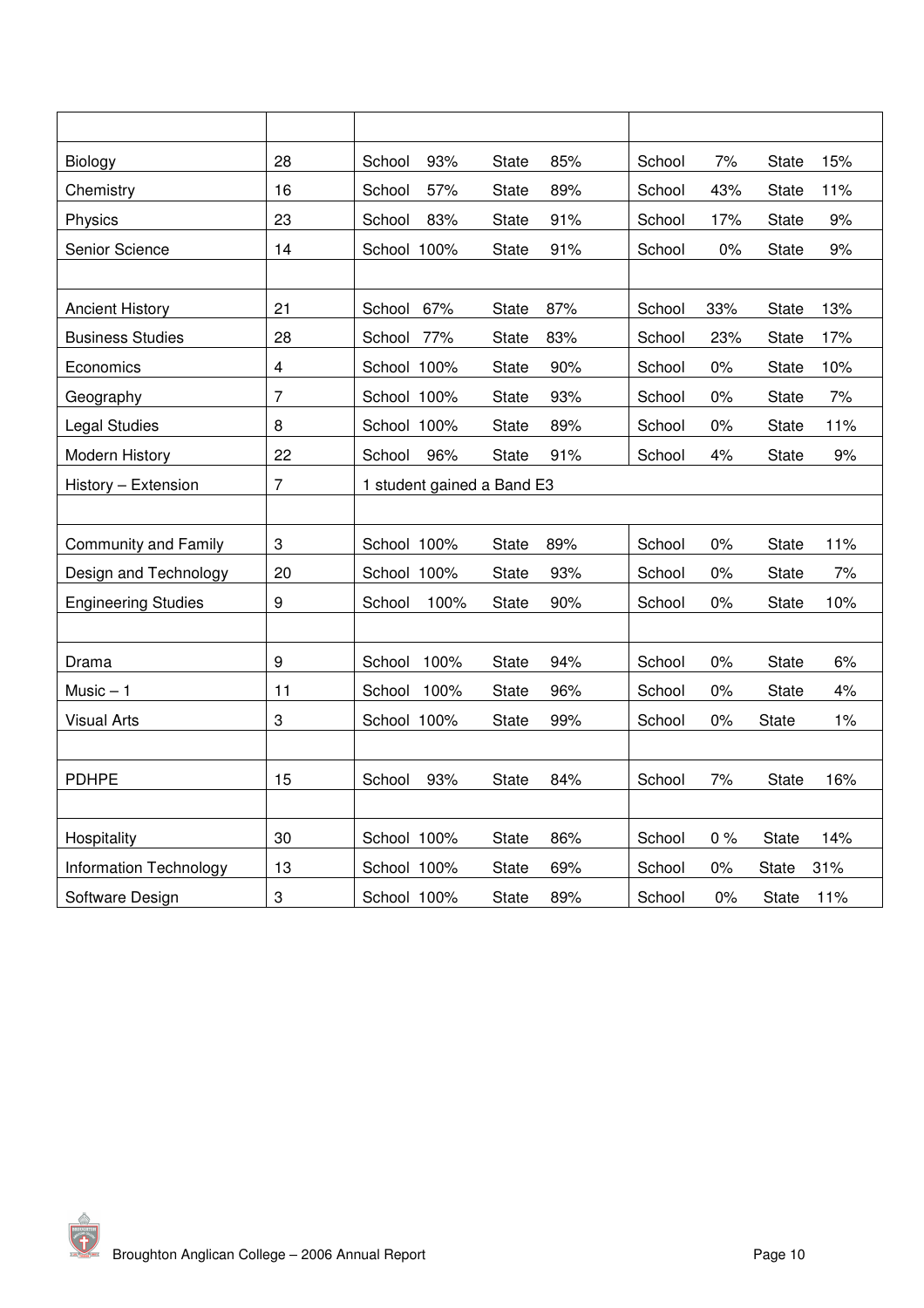Reporting Area 4.

## **PROFESSIONAL LEARNING AND TEACHING STANDARDS.**

In 2006, there were 88 members of the teaching staff, 81 employed full time and 7 employed part-time.

#### **A. Teaching qualifications**

The qualifications of the teaching staff are summarized in the table below:

| Category                                                                                                                                                                                                         | <b>Number of Full</b><br><b>Time Teachers</b> | <b>Number of Part</b><br><b>Time Teachers</b> |
|------------------------------------------------------------------------------------------------------------------------------------------------------------------------------------------------------------------|-----------------------------------------------|-----------------------------------------------|
| Teachers who have teaching qualifications from a higher<br>education institution within Australia or as recognised within<br>the National Office of Overseas Skills Recognition (AEI-<br>NOOSR) guidelines.      | 81                                            | 6                                             |
| Teachers who have qualifications as a graduate from a higher<br>education institution within Australia or one recognised within<br>the AEI-NOOSR guidelines but lack formal teacher education<br>qualifications. |                                               |                                               |
| Teachers who do not have qualifications as described in (a)<br>and (b) but have relevant successful teaching experience or<br>appropriate knowledge relevant to the teaching context<br>(Manual, page 39)        | 0                                             | 0                                             |

The teacher employed in the second category has relevant subject expertise experience in employment fields relating to her subject expertise. She is expected to complete her Diploma of Education by the end of 2007.

In addition to the teaching staff, in 2006 the College employed a full time and two part-time Preparatory School teachers and two full time counselors, and a social worker for three days a week, who made up the Counselling team.

#### **B. Professional Learning**

In 2006, Schools Council generously funded **six days** in which the **full staff** was involved in Professional Development activities. Areas examined in these days included Developing a Learning Community; Catering for differing types of students; Faculty Development; Protective Behaviours training; C.P.R. training; Coaching Senior Students; Classroom Management; Undertaking Risk Assessment; Reporting and Assessment. In addition to these days, staff also attended a Retreat Day with our colleagues from St. Peters Anglican School.

Schools Council also provided, within the College budget, an average of two days per member of the teaching staff to access professional development training through courses from external providers. An overview of attendance at these courses is shown in the table below.

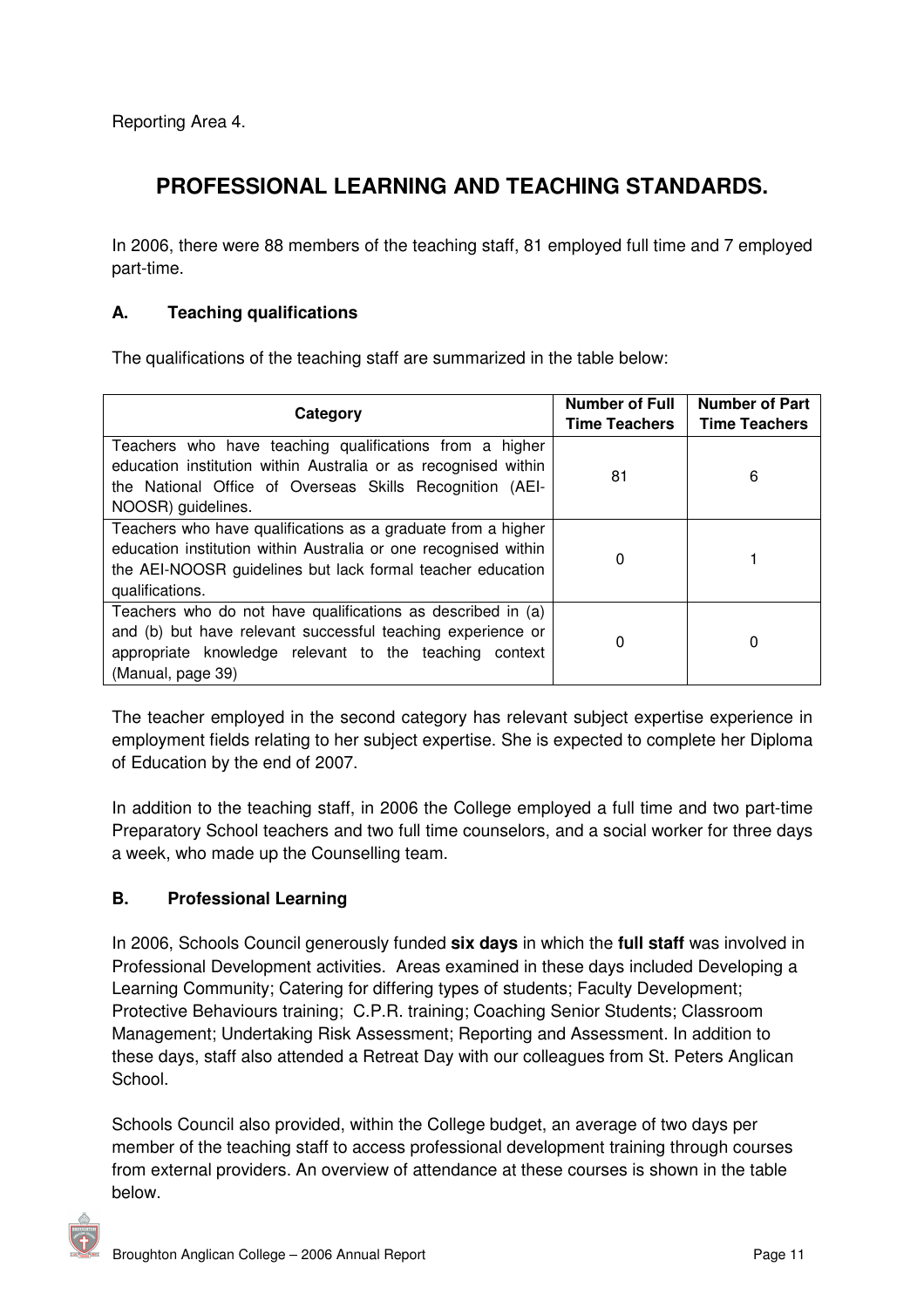| <b>Areas of In-service Learning Activities</b>                                   | <b>Number of</b><br><b>Teaching Days</b> |
|----------------------------------------------------------------------------------|------------------------------------------|
| Conferences                                                                      |                                          |
| Areas including Chaplains in Schools; Middle Schooling; Annual Mathematics       | 19                                       |
| Conference, Director of Studies Conferences; Teaching Strategies K-2;            |                                          |
| Assessment and Reporting; PDHPE Conference; VET programs                         |                                          |
| Special Needs - Aspergers; Literacy; Hearing Impaired                            | 7                                        |
| Development of skills – I.C.T.; Communication in the classroom and with parents; | 23                                       |
| Differentiation of Curriculum; Thinking skills                                   |                                          |
| Christian Training Courses - S.M.B.C.; Moore College                             | 27                                       |
| Pastoral Care courses - Resilience; Counselling Training; Behaviour              | 13                                       |
| Management                                                                       |                                          |
| Training - First Aid, O.H.S.                                                     | 18                                       |
| Curriculum Specific Course – course across all faculty areas; Early Childhood;   | 37                                       |
| Literacy; Numeracy                                                               |                                          |
| Professional Development Course; Leadership Training; Professional Networks      | 27                                       |
| Sport - Training                                                                 | 3                                        |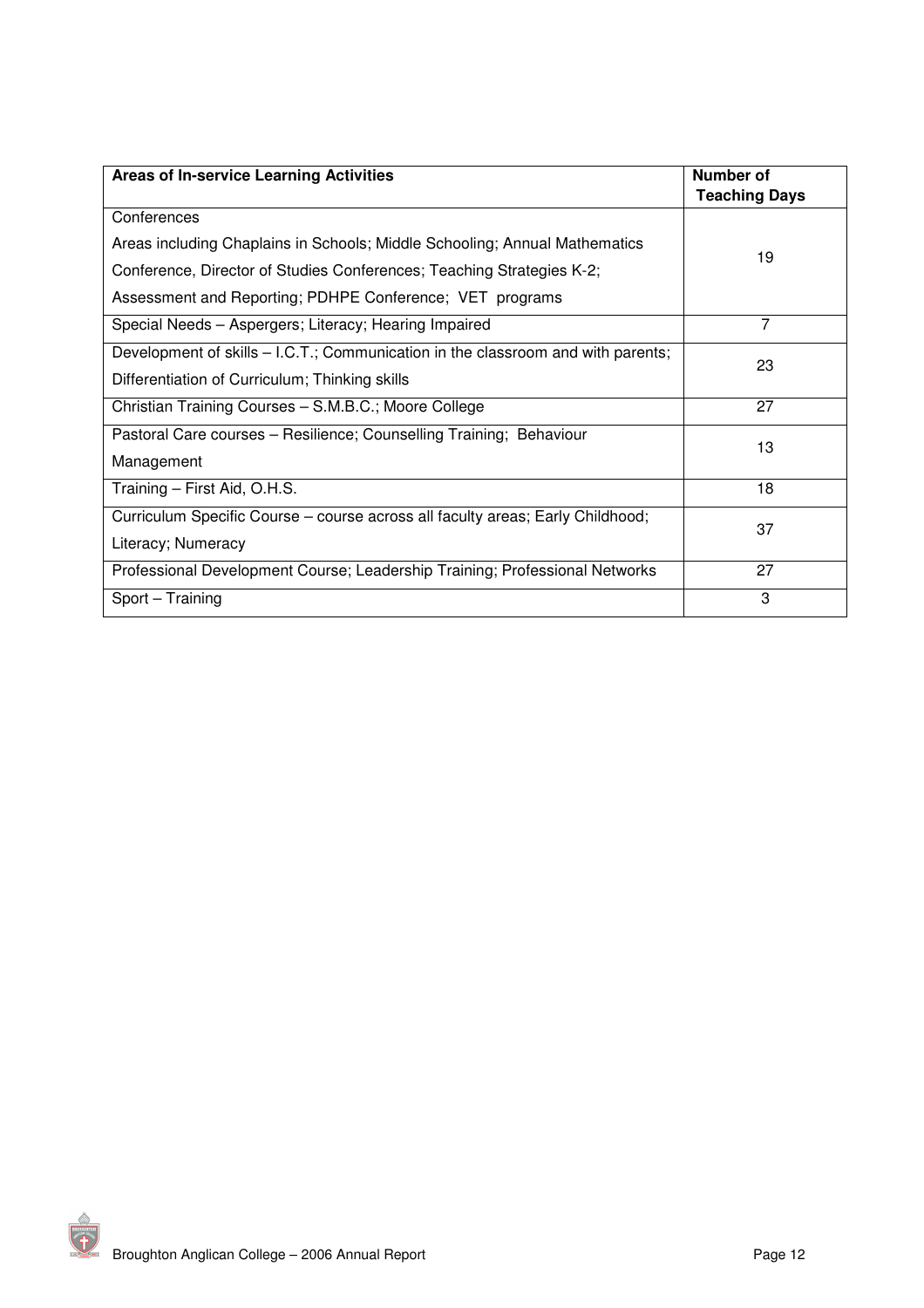Reporting Area 5

## **TEACHER ATTENDANCE AND RETENTION RATES**

#### **A. Teacher Attendance**

In 2006 the average daily teacher attendance rate, as determined by the guidelines outlined in the reporting manual was 99.5%.

The actual attendance rate was 96%. This figure includes all approved leave. We have not excluded areas of leave, such as sick leave, carer's leave, domestic leave, parenting leave that could have been excluded under the reporting guidelines.

#### **B. Teacher Retention Rate**

The percentage of staff retained from 2005 to 2006 was 90.2%. This figure was determined by comparing the staff employed at the College on the 2005 Census date with those employed at the commencement of the 2006 academic year.

Six full time staff members left – 3 to go to promotion positions at other schools; 3 to teach in other schools

Five part time members of staff (2.2 Full time equivalent) left the College – 1 retiring, 1 to a full time position and 3 due to family considerations.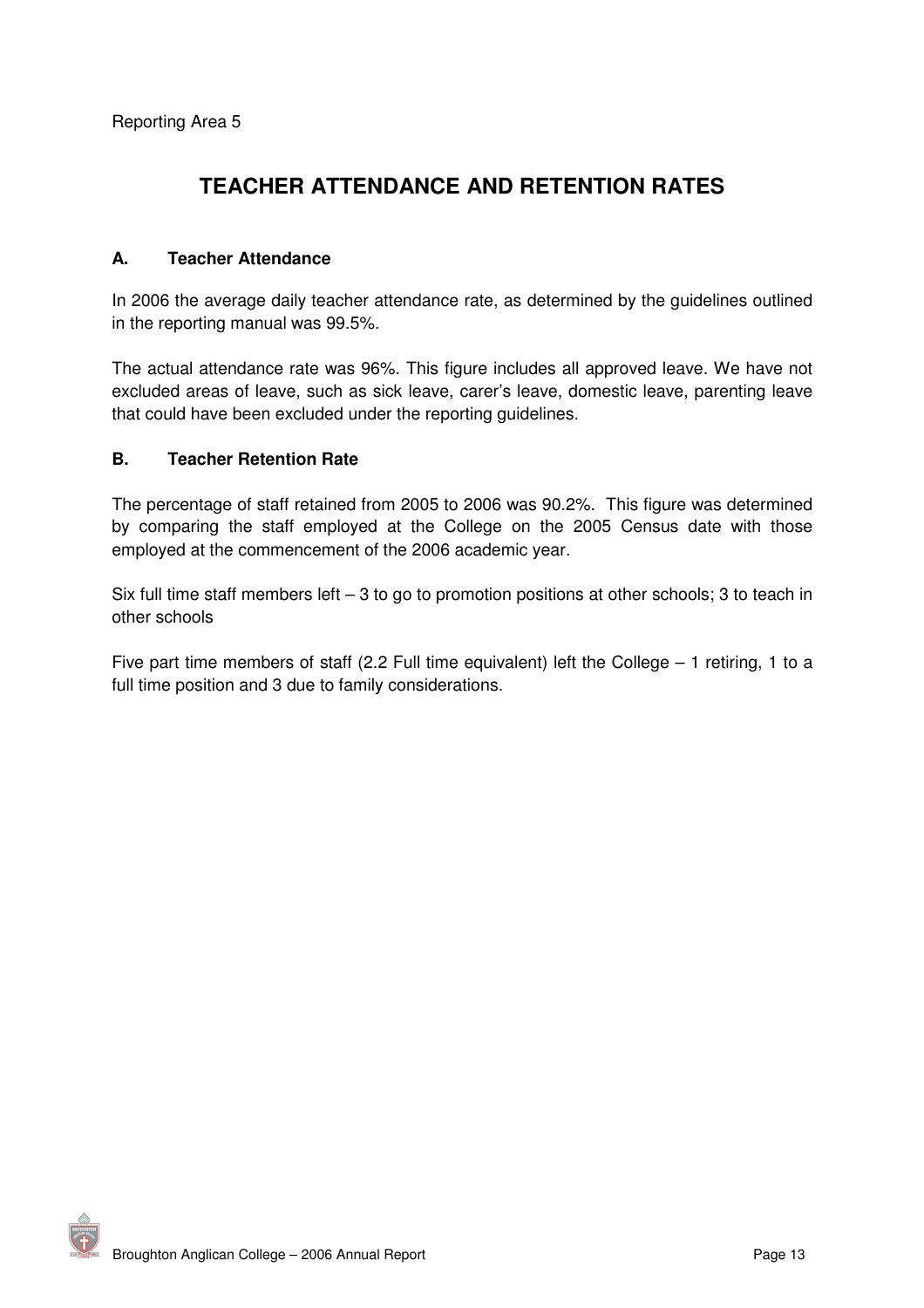# **STUDENT ATTENDANCE, RETENTION RATES IN SECONDARY SCHOOL**

#### **A. Student attendance**

94% of students attended school on average each school day in 2006. This figure was consistent across the Early Childhood – Junior School and the Secondary School. This was similar to the daily attendance in 2005.

The College continues to have routines in place to follow up student absences through requiring a note from a parent / guardian on the day the student returns, sending a note home on the third day of absence. If a note, explaining an absence, has not been received three days after the student returns to school, a letter is sent home to parents asking to explain the absence. Regular follow up is undertaken until the absence has been explained.

In 2006 the College moved to keeping attendance on our database, with the automatic issuing of notes for student absent for more than three days and for students who have not brought in notes explaining absences. This has streamlined our follow-up of unexplained absences.

#### **B. Student Retention Rates**

| Years<br>Compared | Year 10 total<br>enrolment<br>on census<br>date | Year 12 total<br>enrolment<br>on census<br>date | Year 10<br>enrolment at<br>census date<br>remaining in<br>Year 12 on<br>census date | <b>Apparent</b><br>retention<br>rate | <b>Actual</b><br>retention rate |
|-------------------|-------------------------------------------------|-------------------------------------------------|-------------------------------------------------------------------------------------|--------------------------------------|---------------------------------|
| 2002/2004         | 124                                             | 93                                              | 85                                                                                  | 75%                                  | 69%                             |
| 2003/2005         | 140                                             | 105                                             | 99                                                                                  | 75%                                  | 70%                             |
| 2004 / 2006       | 126                                             | 92                                              | 90                                                                                  | 73%                                  | 71%                             |

The figures below reflect the retention rates of students in Year 10 and Year 12.

The actual retention rate of students completing Year 12 has been increasing steadily over the past three years. This is pleasing, indicating the parents' and students' satisfaction level with the teaching and learning and the performance of the past Higher School Certificate cohort. Most students leaving at the end of year 10 do so to either enter employment or to undertake courses at TAFE.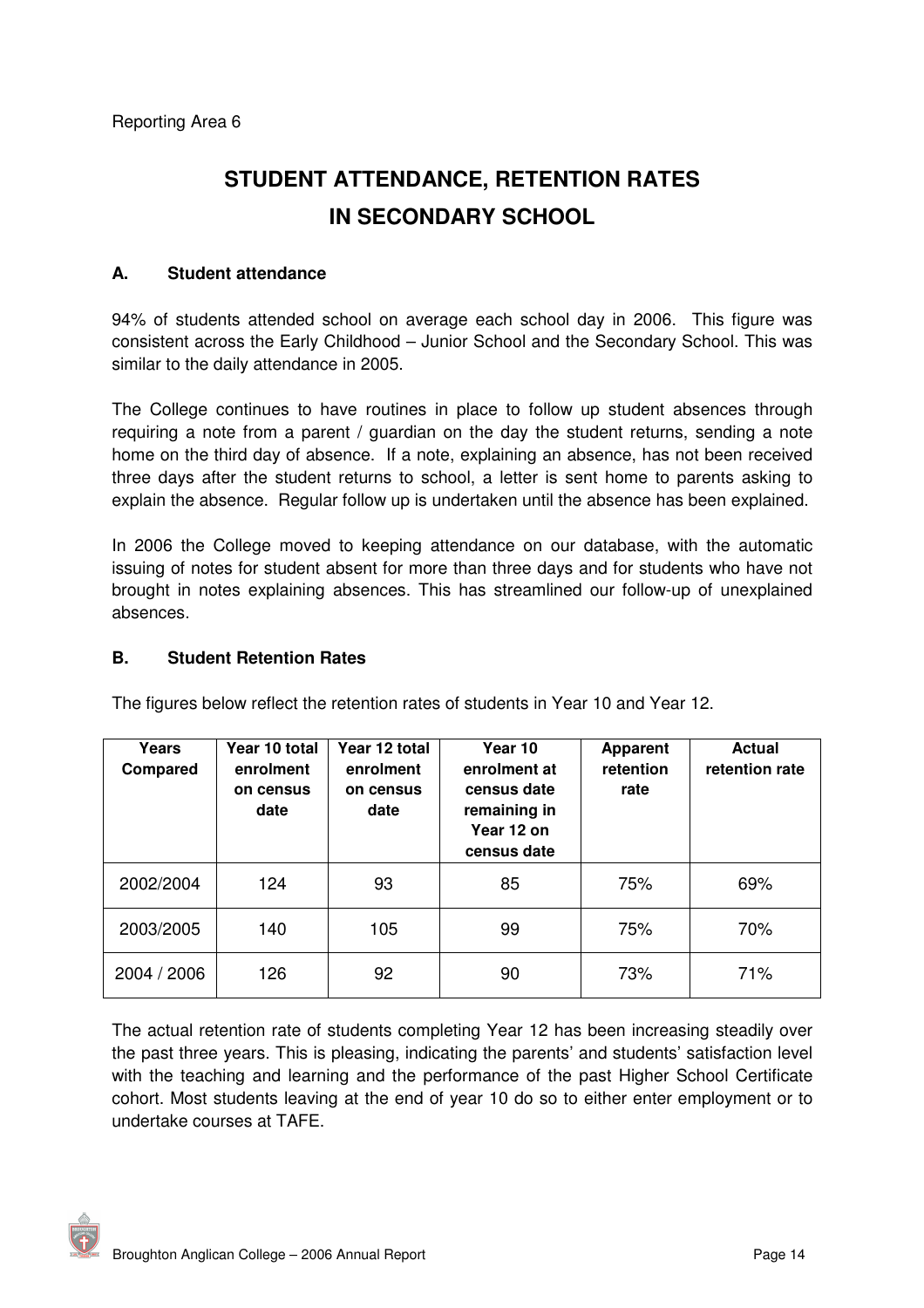Our Careers Advisor seeks to ensure that these students are prepared during Year 10 through the work experience program, giving assistance in completing application forms, through interview training etc. She works closely with the South Western Sydney TAFE and local group training authorities. A small number of students select to change their educational environment for senior studies by moving to other schools.

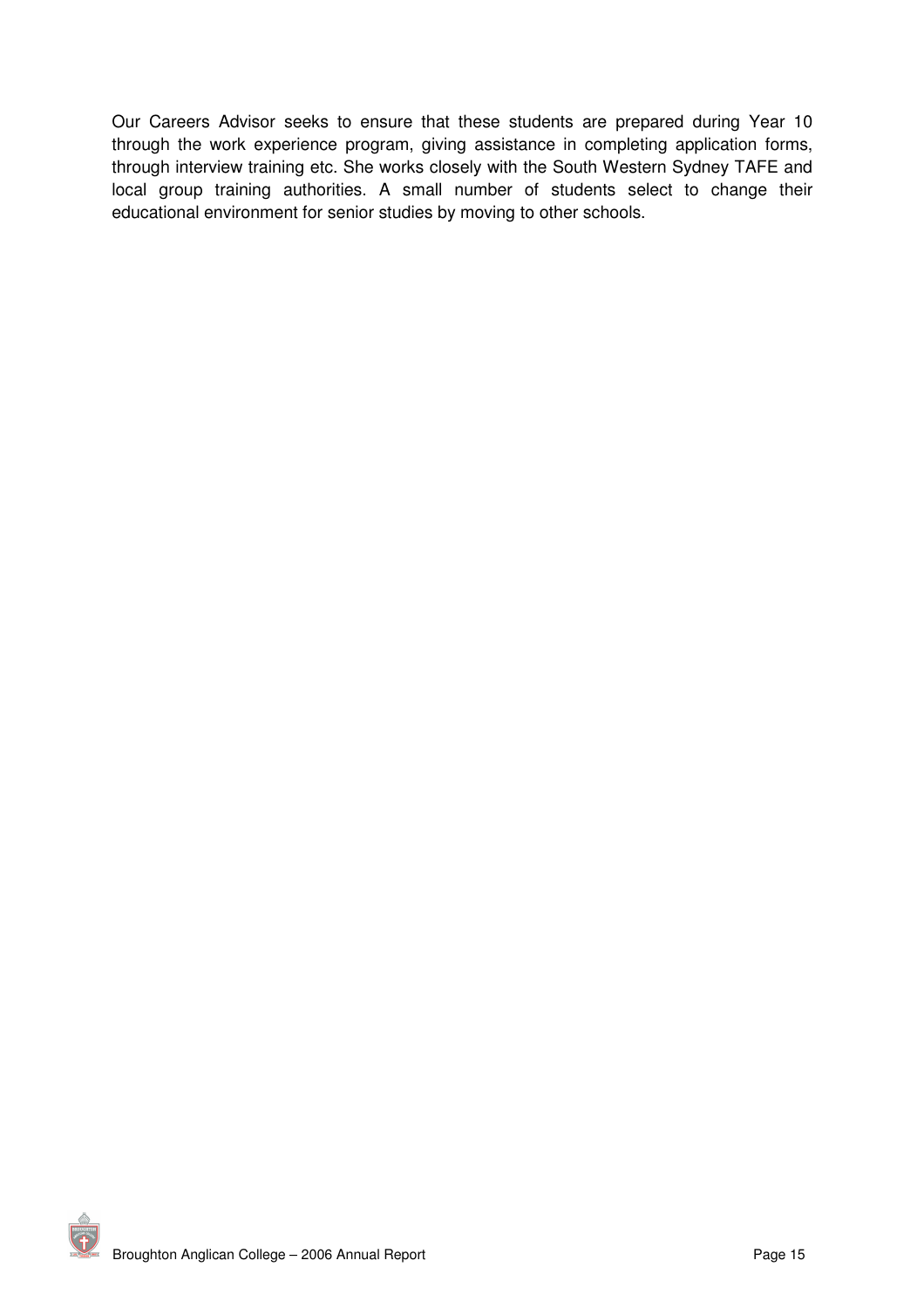Reporting Area 7

## **POST SCHOOL DESTINATIONS**

Our Careers Team actively ensures students who seek to leave are guided into making appropriate choices and have training in portfolio development and interview techniques.

The College has followed up students who left prior to the Higher School Certificate and is pleased to note that the majority of the students who have left did so to go to employment or to study at TAFE.

Students who completed the Higher School Certificate are either presently studying at university, at TAFE or through private providers or have entered the workforce. 42 students were offered university placement and 3 received university scholarships.

Our Careers Advisor surveyed Year 12 (2006) students in March 2007, gaining the following data on post school destinations. The survey showed:

> 58% were at university 17% were studying either at TAFE or a private provider. 11% are working full time 14% have taken up apprenticeships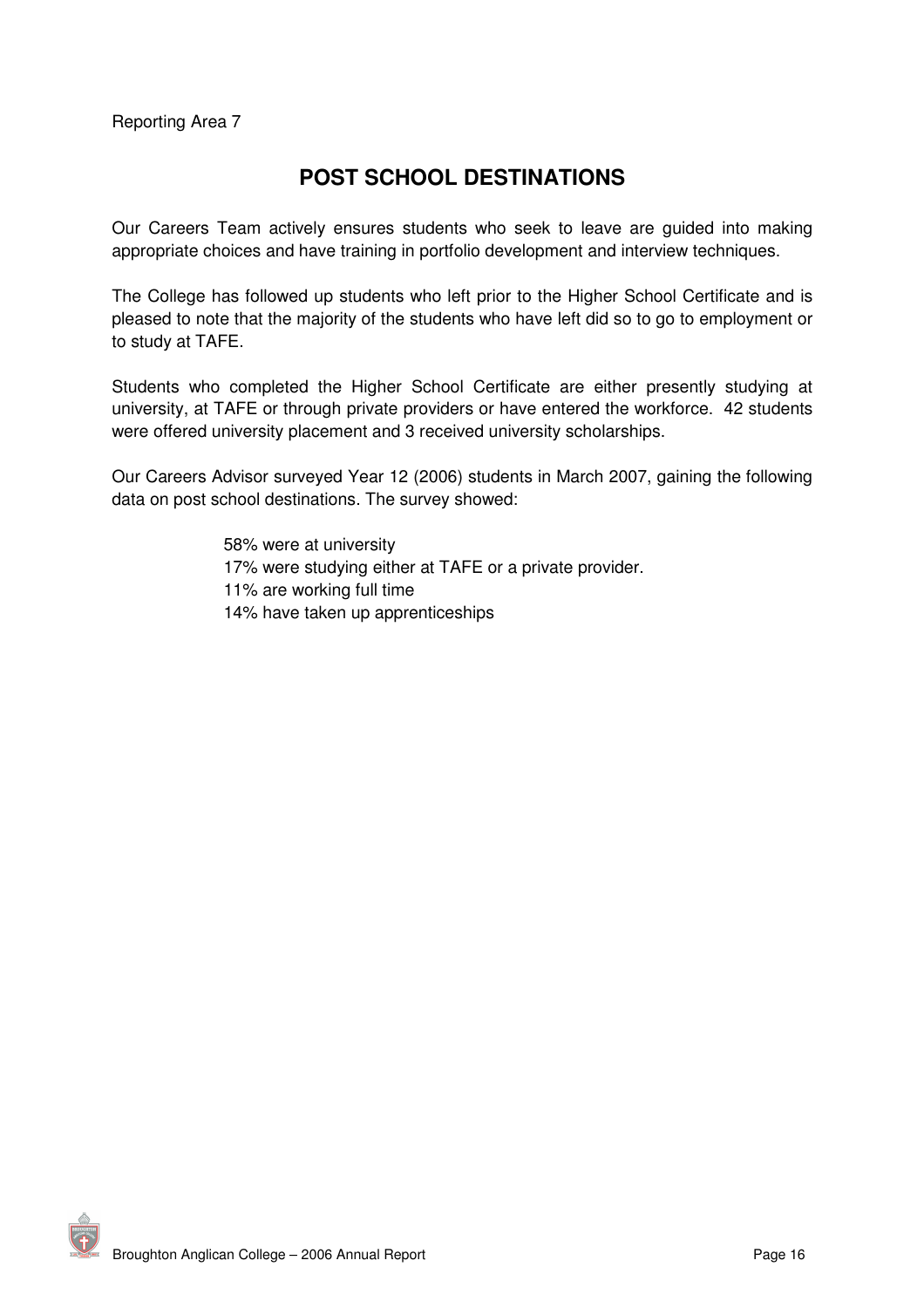## **ENROLMENT POLICIES AND PROFILES**

#### **A. Student population**

At the 2006 Census date the College had 1072 students enrolled in Kindergarten – Year 12. In addition there were 67 students enrolled in our Preparatory classes. The make up of our student population is shown below:

#### **Junior School**

| Grade        | Kindergarten | Year 1 | Year 2 $ $ | Year 3 | Year 4 | Year 5 | Year 6 | <b>Total</b> |
|--------------|--------------|--------|------------|--------|--------|--------|--------|--------------|
| <b>Boys</b>  | 35           | 34     | 24         | 26     | 24     | 34     | 32     | 209          |
| Girls        | 37           | 28     | 24         | 24     | 12     | 24     | 29     | 178          |
| <b>Total</b> | 72           | 62     | 48         | 50     | 36     | 58     | 61     | 387          |

#### **Secondary School**

| Year         |     | 8   | 9   | 10  | 11 | 12 | <b>Total</b> |
|--------------|-----|-----|-----|-----|----|----|--------------|
| <b>Boys</b>  | 65  | 66  | 57  | 67  | 37 | 53 | 345          |
| Girls        | 56  | 66  | 64  | 68  | 47 | 39 | 340          |
| <b>Total</b> | 121 | 132 | 121 | 135 | 84 | 92 | 685          |

#### **B. Enrolment policies**

Broughton Anglican College aims to offer families in the Macarthur region an opportunity to have their children educated in a disciplined, caring environment in which students are given the opportunity to develop spiritually, morally, intellectually, physically, emotionally and socially.

The College aims to use the expertise of staff and resources available to meet the specific learning and welfare needs of all students enrolled. We aim to ensure that parents are able to make an informed decision relating to enrolment, being aware of the needs of their children and the degree to which the College can meet these needs with the resources available.

Factors determining enrolment relate to whether the student:

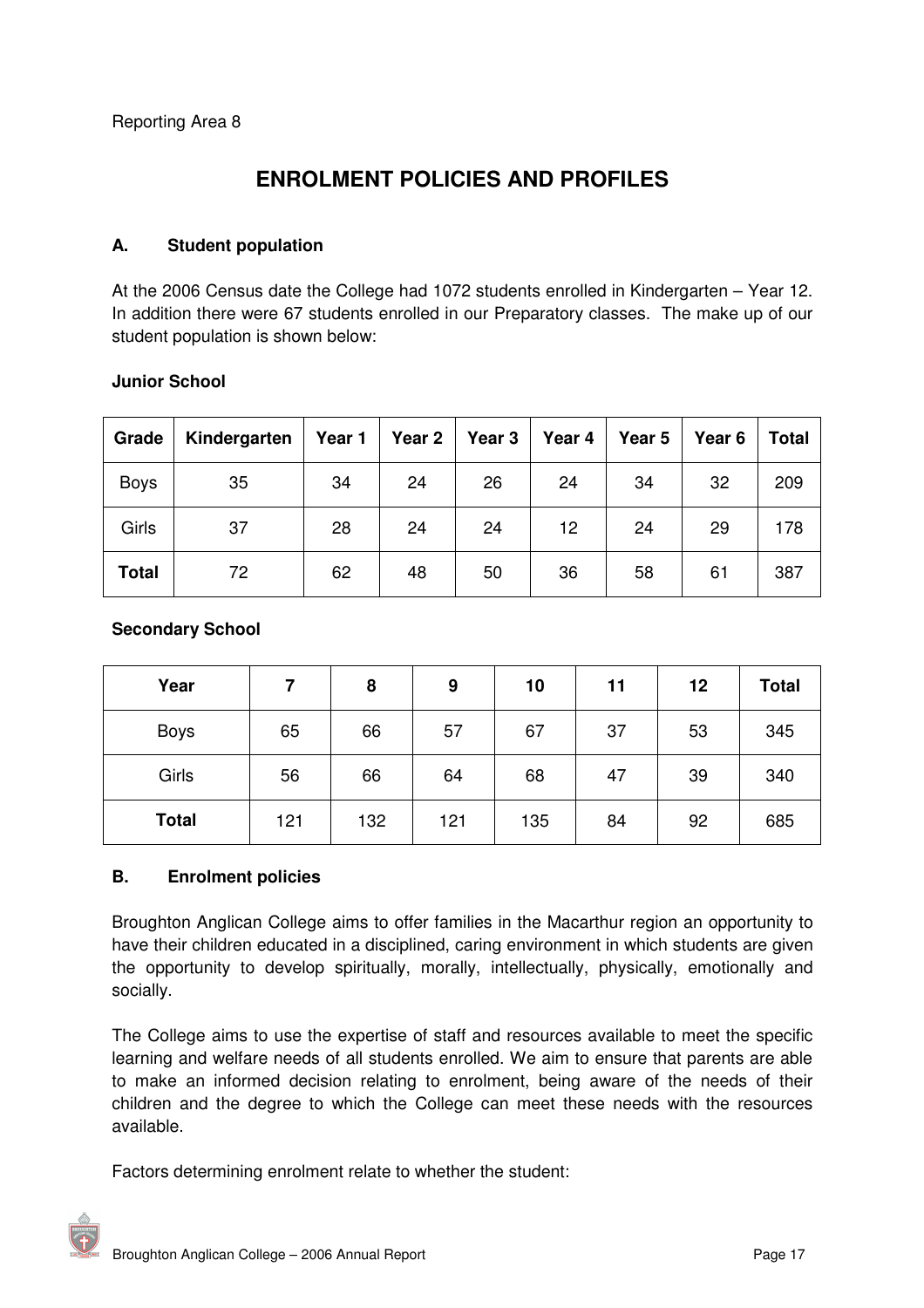- a) is presently enrolled at Broughton or St. Peter's Anglican Primary School
- b) is a child of local clergy or members of staff
- c) has a sibling already enrolled at Broughton or St. Peter's Anglican Primary School
- d) has parents who were past students of Broughton Anglican College
- e) has parents actively involved in Anglican parishes
- f) has parents involved in other Christian churches
- g) has parents who are prepared to accept the Christian ethos of the College.

The Head of School will interview parents and the student to give further information that parents may require to make an informed choice relating to the enrolment and for the Head of School to collect further information which will allow him/her to prepare a recommendation to the Headmaster. The Head of School may decide to invite either the Deputy Curriculum and Deputy Pastoral Care, or other appropriate staff, to be involved in the interview to allow the parents to discuss specific needs of the student and programs available to assist the College in the development an appropriate education plan for the student.

Positions will be offered to a student, if available, at the discretion of the Headmaster provided the student's behaviour, as indicated on the school reports, is satisfactory and the College can adequately meet his/her educational needs.

The full enrolment policy of the College is attached to this report as Attachment 1.

The conditions for enrolment that parents are asked to sign are attached to this report as Attachment 2.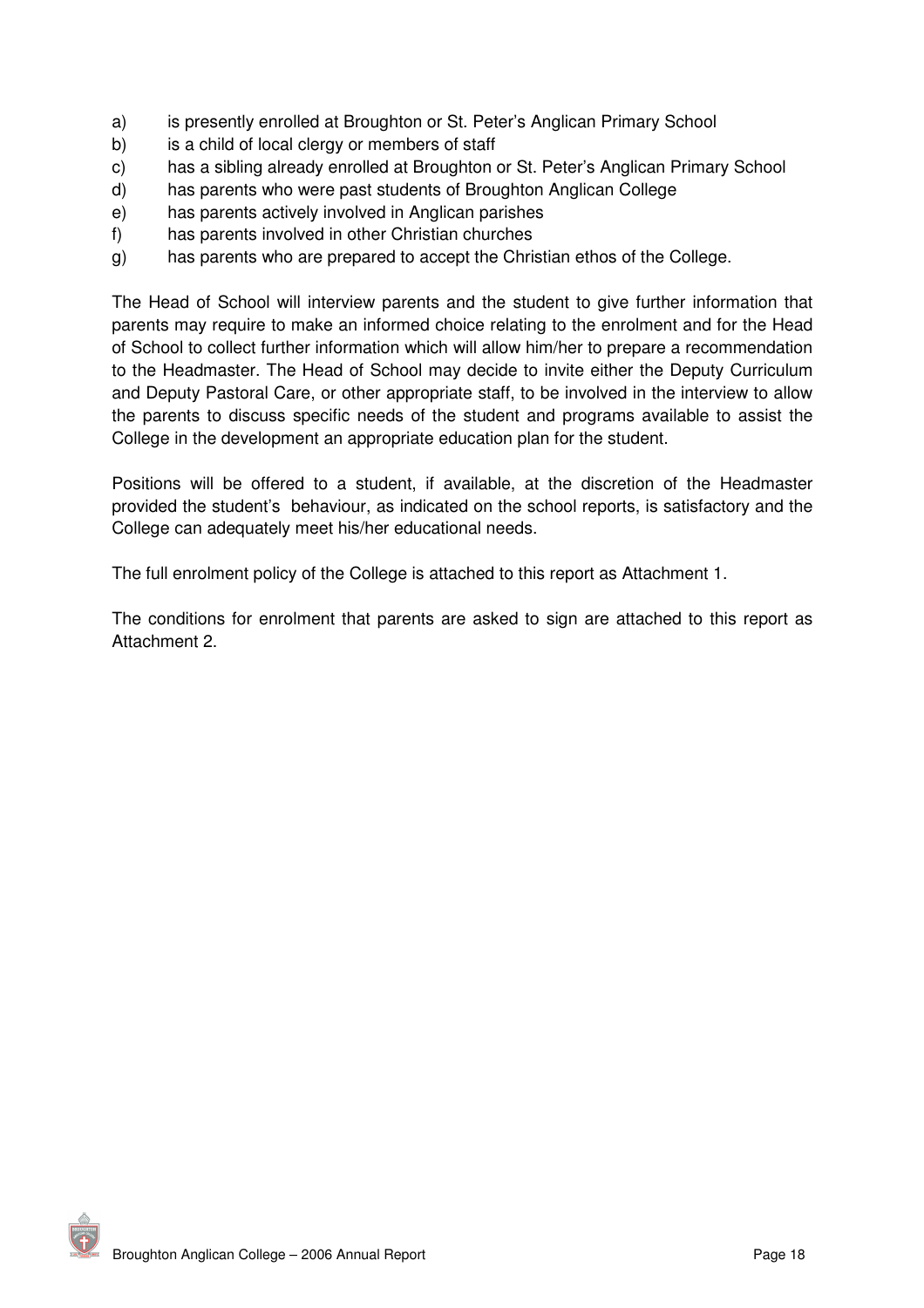Reporting Area 9

## **SCHOOL POLICIES**

#### **Pastoral Care**

Pastoral Care at Broughton reflects the partnership between students, their families and the College staff. It integrates the academic, social, emotional and spiritual dimensions so that an environment of care pervades the entire College community.

Pastoral Care encompasses three important elements: emotional support, behaviour management and structured curriculum time to ensure the social and spiritual development of each child in our care.

Pastoral Care is central to the ethos of Broughton Anglican College as it seeks to actively support the fulfillment of the school's mission. Central to that is our Christ-centred vision of Pastoral Care: one that is built on the principles of Scripture, mutual respect, self discipline, promotion of self awareness and self esteem, tolerance and understanding; a knowledge that real life can only be found through Christ.

At Broughton, Pastoral Care will be provided in a Christian environment to provide the opportunity and encouragement for students to realise their God-given potential. Students will be encouraged to show concern for the welfare of others and behave in ways that do not infringe upon the care and requirements of others.

As Pastoral Care is concerned with the needs of each individual child, each should have access to at least one staff member who will care and respond in a positive way. Whilst all staff at Broughton are pastoral carers, the Pastoral Care team has responsibility for assisting the Deputy Pastoral Care. This team consists of the Heads of School, the educational psychologist and the Year Advisors

#### **Discipline**

The College incorporates its discipline policy within our Student Management policy. The College is committed to develop, in students, an understanding of appropriate behaviour and to assist them, where necessary, to modify their behaviour. The College is opposed to the use of corporal punishment as a means of disciplining students.

The discipline policies of the College encourage staff to be proactive in managing behaviour through effective lesson planning, the development of teaching and learning strategies that reflect students' learning styles and the use of positive reinforcement strategies. Staff are encouraged to develop a repertoire of behaviour management strategies for use in their classrooms. They may seek support and advice from their supervisors, Heads of School or Deputies.

A program of discipline options involving classroom sanctions and detentions is available to staff. Students may be counselled by Heads of Department, Year Patrons, Heads of School

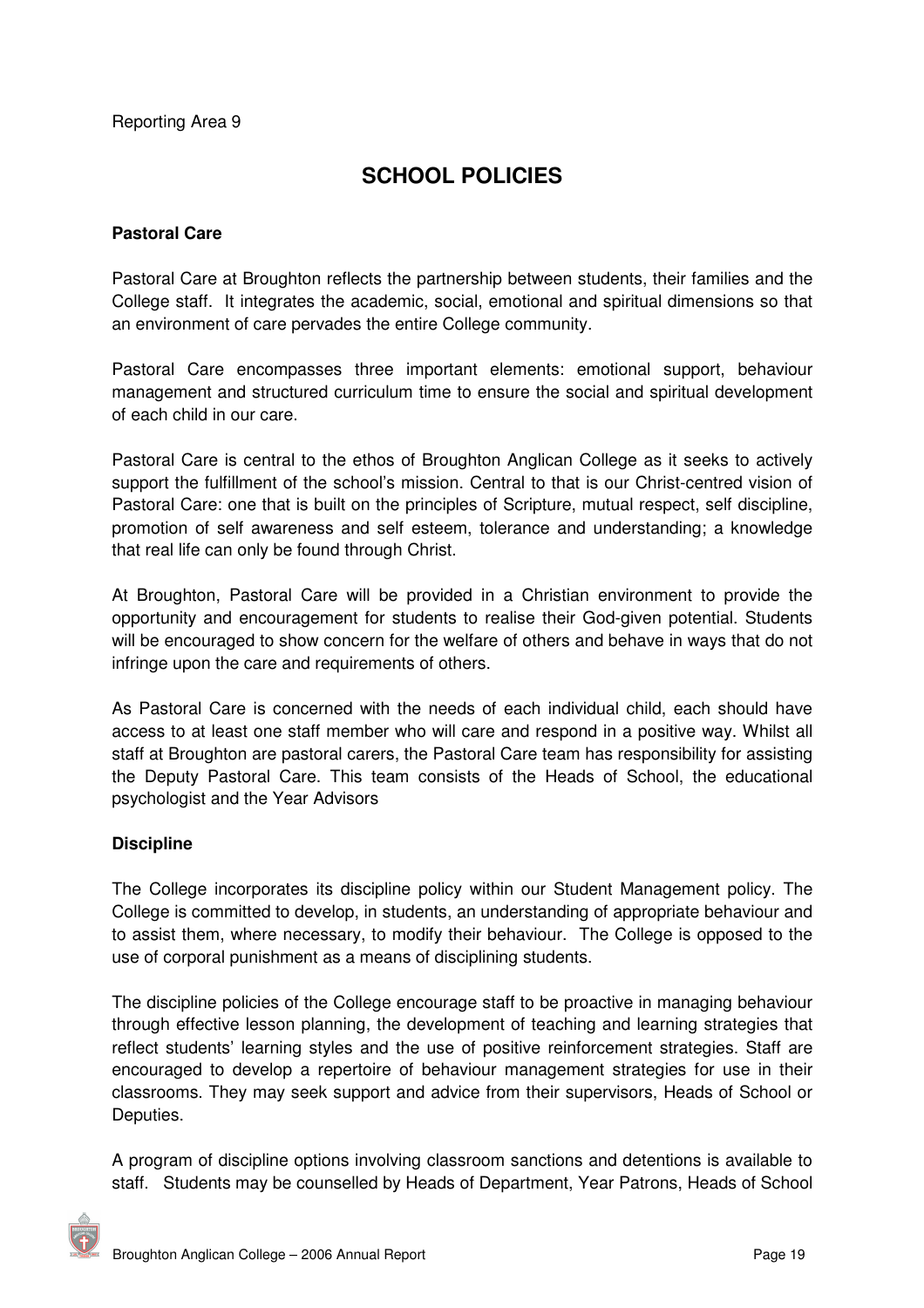or the Deputies. Students may be referred to the counselor by staff or parents and also have the option to self refer.

Parents are informed of positive or negative behaviours through our diary system, telephone contact, parent interviews etc. In case of continued behaviour problems, or matters involving unsafe behaviour, students may be suspended from the College.

Parents have access to our discipline policies through the College intranet or by asking for a printed copy of policies through the College offices.

#### **Reporting Complaints and Grievances**

The College is committed to the philosophy that education is a three way partnership between the staff, the students and their parents. Communication between the staff and parents is encouraged through the diary system, parent and teacher interviews, telephone conversations and interviews and where appropriate case conferences are held to discuss the specific learning or behaviour needs of students.

Parents have the opportunity to raise concerns relating to the pastoral care or curriculum aspects of the College by speaking to the appropriate member of staff – class teacher, Year Patron, Head of Department, Head of School, Deputy Head or Headmaster. Should the grievance not be resolved at that level then parents may raise the issue with a member of staff at a higher level of responsibility.

Should the matter not be resolved within the College, or it is a serious issue relating to the Headmaster, parents have the opportunity of raising the issue with the Chairman of the Campbelltown Anglican Schools Council or in writing to Schools Council*.*

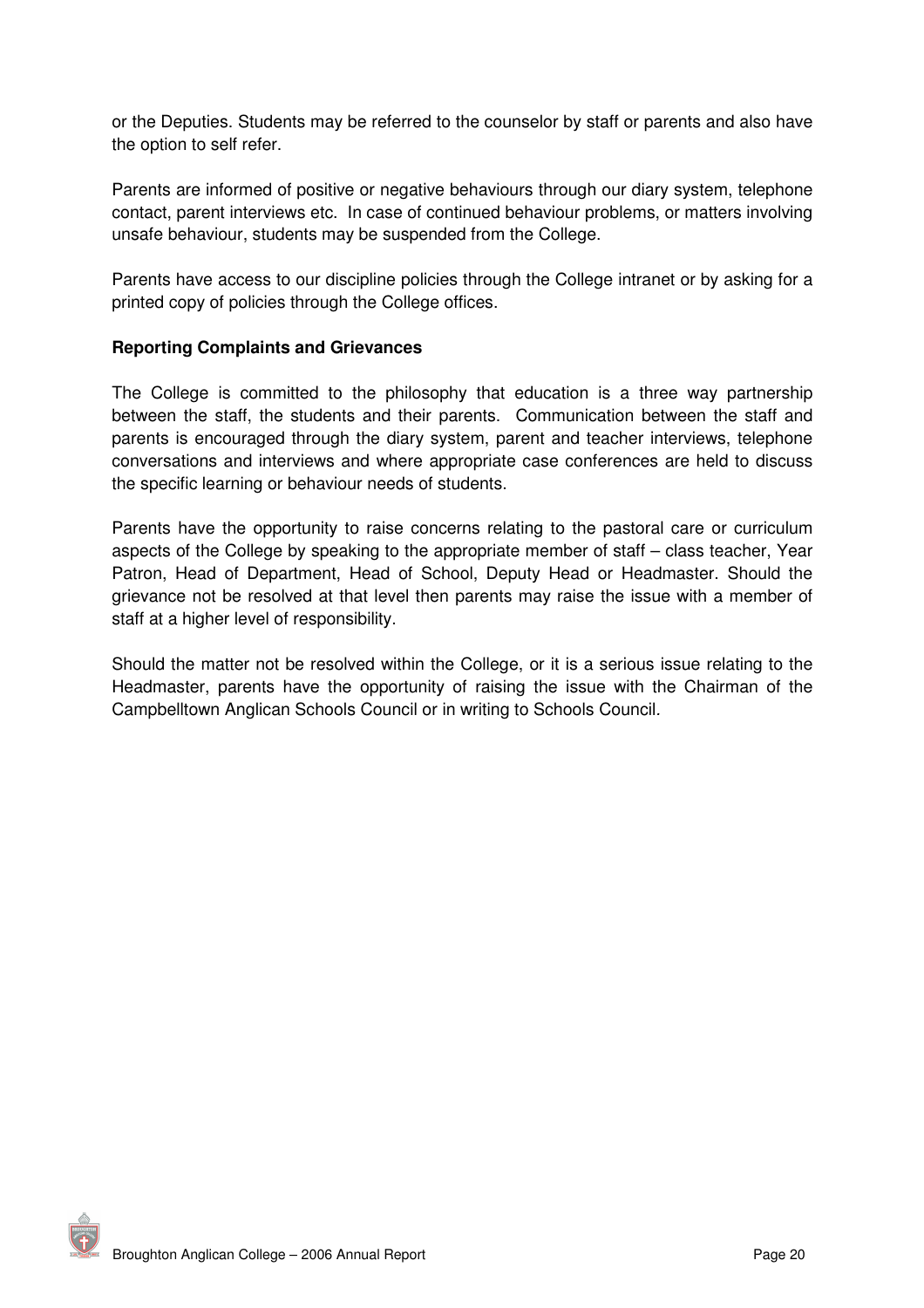| <b>Policy Area</b>       |                                    | Changes in 2006                                                                     | <b>Access to Full Text</b> |
|--------------------------|------------------------------------|-------------------------------------------------------------------------------------|----------------------------|
|                          | Aspects encompassed within policy  |                                                                                     |                            |
| and protocols            |                                    |                                                                                     |                            |
| <b>Child</b>             | Protocols for referral to          | No change                                                                           | Parent's Intranet and      |
| <b>Protection</b>        | <b>DOCS</b>                        |                                                                                     | copies available on        |
|                          | <b>Child Protection</b>            | No change                                                                           | request.                   |
|                          | <b>Investigation Procedures</b>    |                                                                                     |                            |
|                          | Code of Conduct for Staff          | Introduced procedures for all staff to sign                                         | Available<br>Staff<br>on   |
|                          |                                    | Code of Conduct and for it to be include                                            | Intranet.                  |
|                          |                                    | in package all new staff must agree to                                              |                            |
| <b>Complaints</b>        | <b>Grievances Protocols</b>        | Protocols<br>for<br>dealing<br>with<br>staff                                        | Parent's Intranet and      |
| and<br><b>Grievances</b> |                                    | grievances were approved.                                                           | copies available<br>on     |
|                          |                                    | Protocols for parent grievances within<br>the College were approved and made        | request.                   |
|                          |                                    | available to parents.                                                               |                            |
| <b>Pastoral</b>          | <b>Camping Protocols</b>           | No change                                                                           | Copies available<br>on     |
| Care                     | <b>Student Management</b>          |                                                                                     | request.                   |
| This<br>policy           | Policy                             |                                                                                     |                            |
| should<br>be             | Guidelines for Referral to         |                                                                                     |                            |
| examined<br>in.          | Counselors                         |                                                                                     |                            |
| conjunction              | Suicide Prevention                 |                                                                                     |                            |
| with:                    | Guidelines                         |                                                                                     |                            |
|                          | Anti- Bullying Support             | Bullying protocols were reviewed to                                                 | Bullying Statement in      |
|                          | Document                           | reflect the principles of the National Safe                                         | College diary.             |
|                          |                                    | <b>Schools Framework</b>                                                            |                            |
| <b>Security</b>          | <b>Critical Incident Protocols</b> | for<br>Lockdown<br>Protocols<br>situations                                          | Copies available<br>on     |
|                          |                                    | implemented.                                                                        | request.                   |
| <b>Student</b>           | <b>Attendance Policy</b>           | Attendance records were computerized                                                | Copies available<br>on     |
| <b>Management</b>        |                                    | to assist in improved tracking and                                                  | request.                   |
|                          | <b>Student</b>                     | parental follow up.                                                                 |                            |
|                          | Leadership<br>Guidelines           | Student Leadership<br>programs<br>were<br>and<br>reviewed<br>changes<br>made<br>for | Copies available<br>on     |
|                          |                                    | implementation for 2007                                                             | request.                   |
|                          | Student Recognition and            | No changes                                                                          | Available<br>College<br>in |
|                          | Awards                             |                                                                                     | diary.                     |
|                          | <b>Student</b><br>Discipline       | No changes                                                                          | Available<br>College<br>in |
|                          | Protocols                          |                                                                                     | diary.                     |

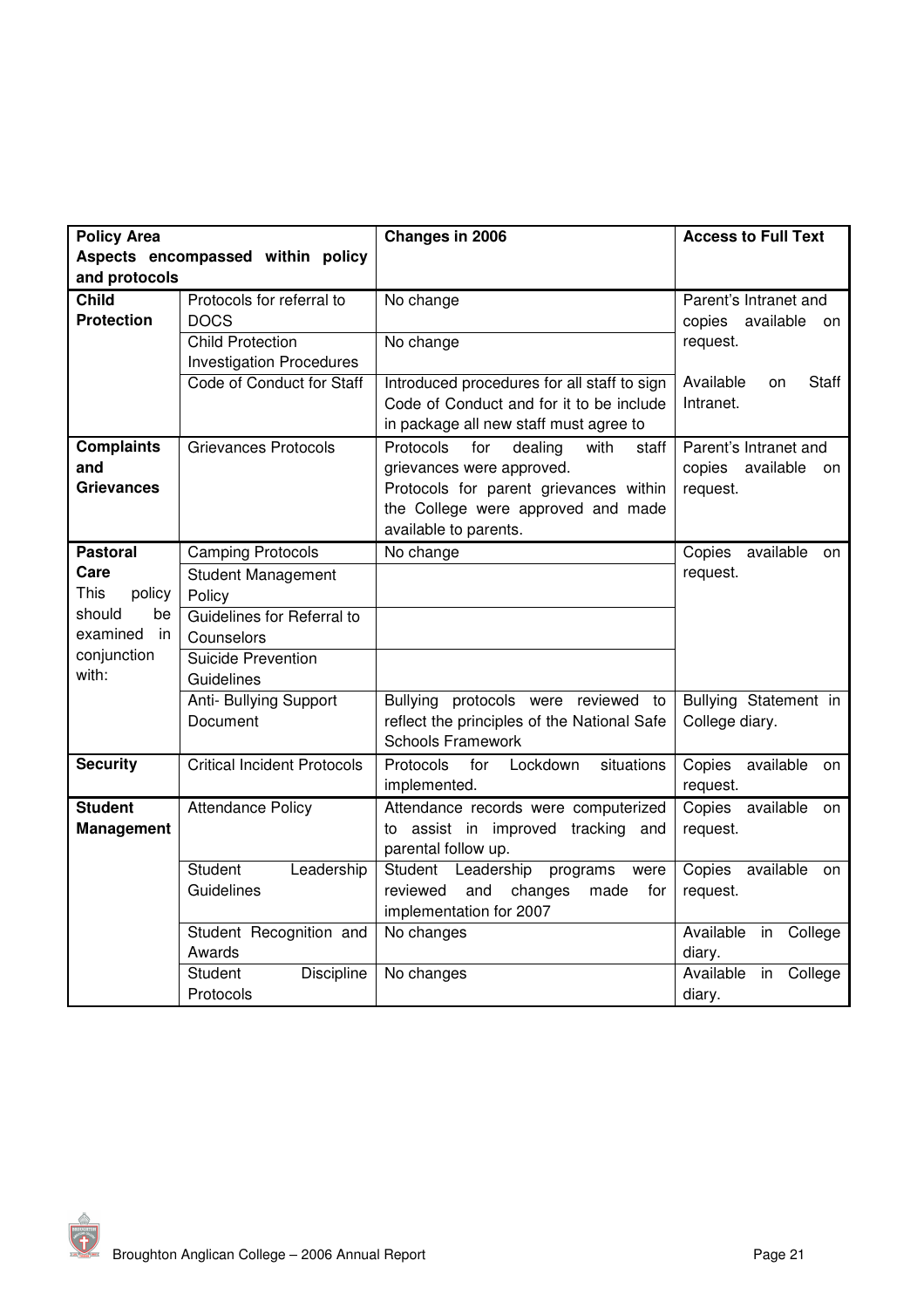## **SCHOOL DETERMINED IMPROVEMENT TARGETS**

## **College Goals for 2006**

| Area                 | <b>Priorities</b>                                                                                                                                                         |
|----------------------|---------------------------------------------------------------------------------------------------------------------------------------------------------------------------|
|                      | To praise God for His many blessings over the past 20 years.                                                                                                              |
| College              | To review structures and policies developed over the past 20 years and to plan for the<br>next stage of Broughton's development.                                          |
|                      | To work within the restraints of the budget so that Christian education remains available to<br>our families at the lowest possible cost.                                 |
|                      | To develop within the College the concept of Academic Care and to devise strategies for<br>implementation.                                                                |
| <b>Curriculum</b>    | To develop reporting and assessment protocols, ensuring they are reflective of the goals<br>of the College and meet the requirements as outlined by external authorities. |
|                      | To develop programs and professional development activities to enable staff to meet the<br>requirements of the N.S.W. Teachers Institute                                  |
|                      | To widen the audience to whom we deliver our curriculum and programs beyond our<br>present student body.                                                                  |
|                      | To increase student involvement and leadership opportunities                                                                                                              |
|                      | To introduce the Broughton Pastoral Care Framework which will address pastoral care<br>issues in a sequential and age appropriate manner.                                 |
| <b>Pastoral Care</b> | To review the re-development of Bullying policies, protocols.                                                                                                             |
|                      | To continue the development of "No Bullying at Broughton" program.                                                                                                        |
|                      | To improve contact between the school and parents in the implementation of Student<br>Welfare and Bullying policies.                                                      |
|                      |                                                                                                                                                                           |

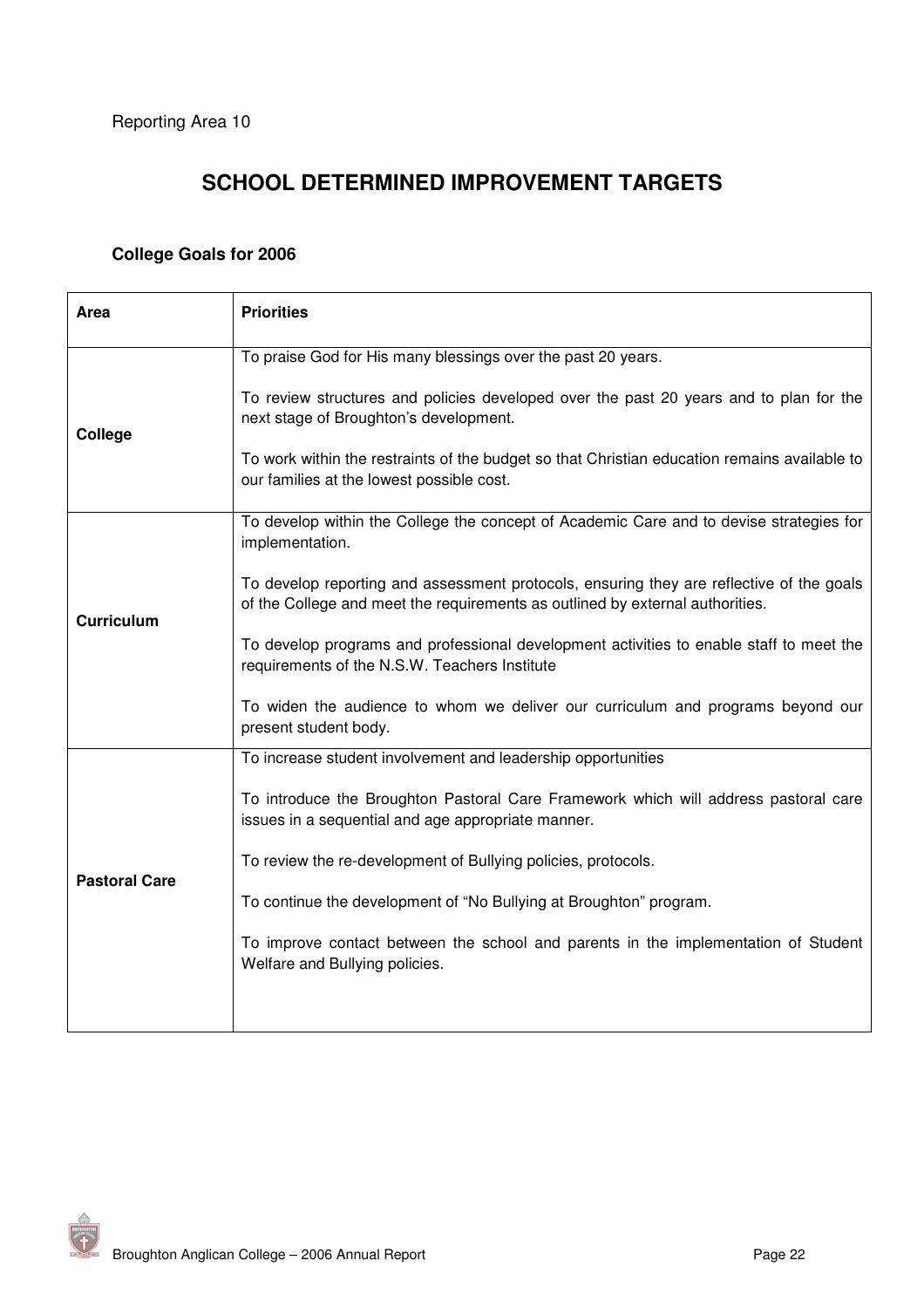## **Achievement of goals identified in the 2005 Annual report.**

| Area                    | Goals                                                                                                                                                                   | <b>Achievements</b>                                                                                                                                                                                                                              |  |  |
|-------------------------|-------------------------------------------------------------------------------------------------------------------------------------------------------------------------|--------------------------------------------------------------------------------------------------------------------------------------------------------------------------------------------------------------------------------------------------|--|--|
|                         |                                                                                                                                                                         |                                                                                                                                                                                                                                                  |  |  |
|                         | To implement new syllabi and programs<br>in various areas of the College.                                                                                               | implemented teaching<br>Developed<br>and<br>and<br>learning programs, particularly for Stages 4 and 5,<br>based on the new Board of Studies syllabi.                                                                                             |  |  |
| <b>Curriculum</b>       | To continue to develop strategies to<br>support and assist staff in their goal of<br>having their students achieve their best in<br>academic performance.               | Examine strategies to encourage students to raise<br>their standards and goals.                                                                                                                                                                  |  |  |
|                         | To fully utilize our modern technologies<br>and resources, and to integrate these in<br>our teaching and learning program.                                              | Evaluated strategies to incorporate I.C.T. across<br>the curriculum. This continues to be an area of<br>emphasis beyond 2005.                                                                                                                    |  |  |
|                         | To widen the audience to whom we<br>deliver our curriculum and programs<br>beyond our present student body.                                                             | Continued<br>relationship<br>with<br>the<br>Sydney<br>Missionary Bible College in offering a S.M.B.C.<br>course each term                                                                                                                        |  |  |
|                         | To increase connectedness and resilience<br>in the student body through the defining of<br>Broughton<br>Community<br>through<br>the<br>Pastoral Care groups and events. | Developed a sequential Pastoral Care program<br>and introduced Pastoral Care groups in 2006.                                                                                                                                                     |  |  |
| <b>Pastoral</b><br>Care | To encourage students to express their<br>connection to the Broughton Community<br>through increased school involvement and<br>uniform standards.                       | Encouraged students to represent the College<br>with pride through both formal and informal<br>opportunities.                                                                                                                                    |  |  |
|                         | To implement the National Safe School<br>Framework within the College.                                                                                                  | Developed and implemented the AGQTP "No<br>Bullying at Broughton" programme. Developed<br>and implemented Parent Workshops relating to<br>our "No Bullying at Broughton" program.<br>Reviewed our "No<br>Bullying<br>at Broughton"<br>protocols. |  |  |

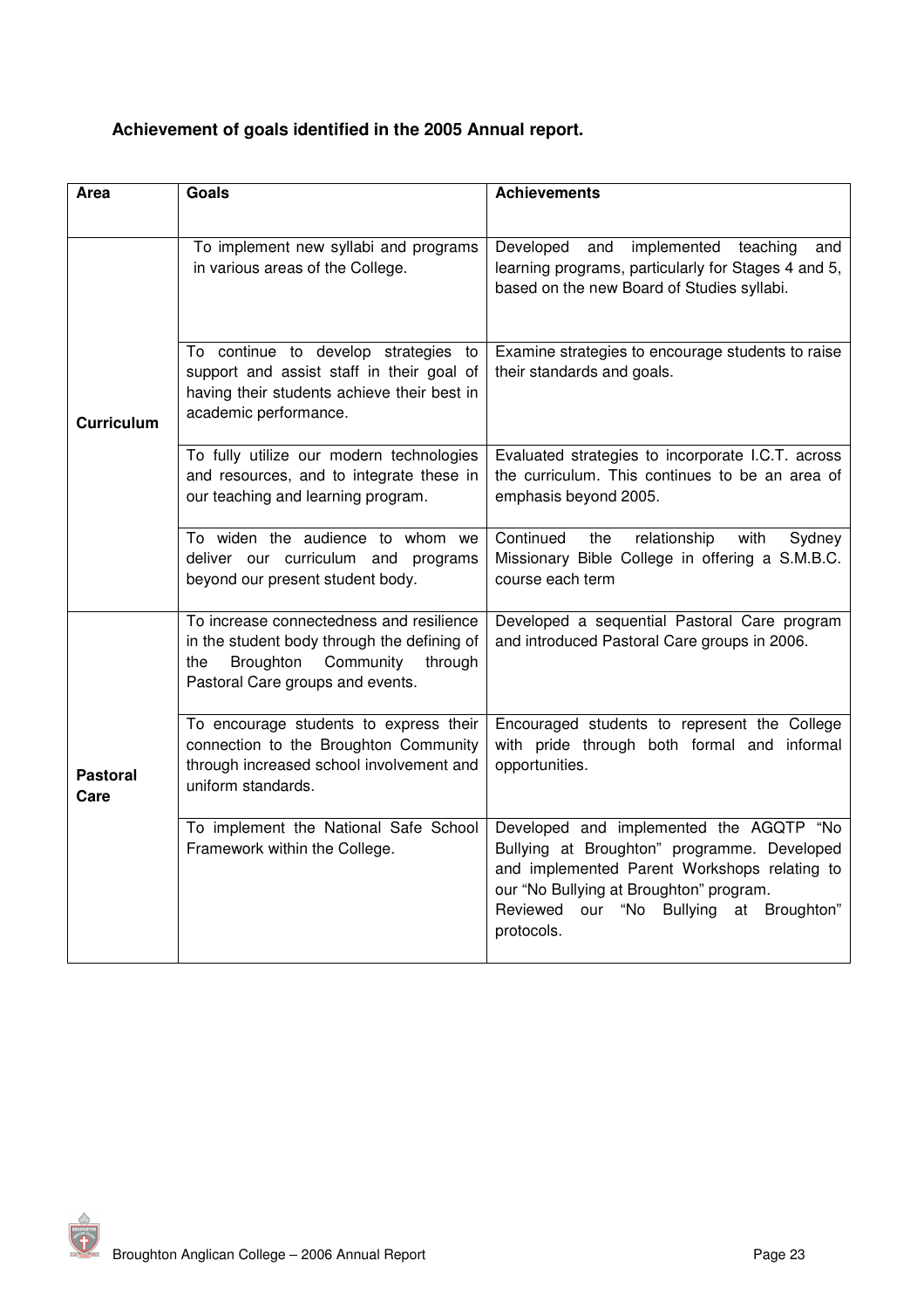Reporting Area 11

## **INITIATIVES PROMOTING RESPECT AND RESPONSIBILITY**

Broughton Anglican College aims to provide a disciplined, caring environment in which our students are given the opportunity to develop spiritually, morally, intellectually, physically, emotionally and socially. We seek to develop in our students an understanding of the gospel message of Jesus Christ and the importance of serving God. Our goal is to develop wellrounded young Christian people whose lives have purpose and direction, and who are prepared for the challenges they face in a changing and uncertain world. We want each student to recognise that they are an integral and valued part of the school community, with parents and staff working together to provide pastoral care and support that develops self esteem, mutual respect and responsibility.

At Broughton Anglican College, all students from Prep to Year 12 have the right to:

- enjoy a safe school environment
- be treated with courtesy and respect
- understand school rules and the consequences of breaking them
- expect that personal and school property is secure and treated with respect
- learn to the best of their ability in an inclusive school setting
- participate in a school community which promotes Christian values

We believe that students have the right to feel safe, to feel safe to learn, and to be treated with respect. This is to be achieved through the development of quality relationships, the provision of satisfying learning experiences, the establishment of an effective care network and the proper guidance of behaviour and discipline.

Each student has been created by God with individual gifts, talents and personalities. Students at Broughton deserve to be treated equally, fairly and justly. The rights of students coincide with the responsibility of students to ensure that their behaviour and actions allow other students the rights they deserve.

In 2006, the following initiatives were undertaken to promote respect and responsibility within the Broughton community. These include:

• Safety Day

.

- Protective Behaviour Programme Respecting Each Other
- Stop ,Think, Do Programme
- RAP (Resourceful Adolescent Programme)
- Student Representative Councils
- Student Organised Charity Fund Raising
- Student Leadership
- Peer Mediation
- Pastoral Care Framework (delivered through Care Classes) undertook the following topics in relation to Respect and Responsibility. Developing Good Relationships, Living with Our Choices, Empathy and Cultural Difference, Relating to Adults, Looking After Ourselves.

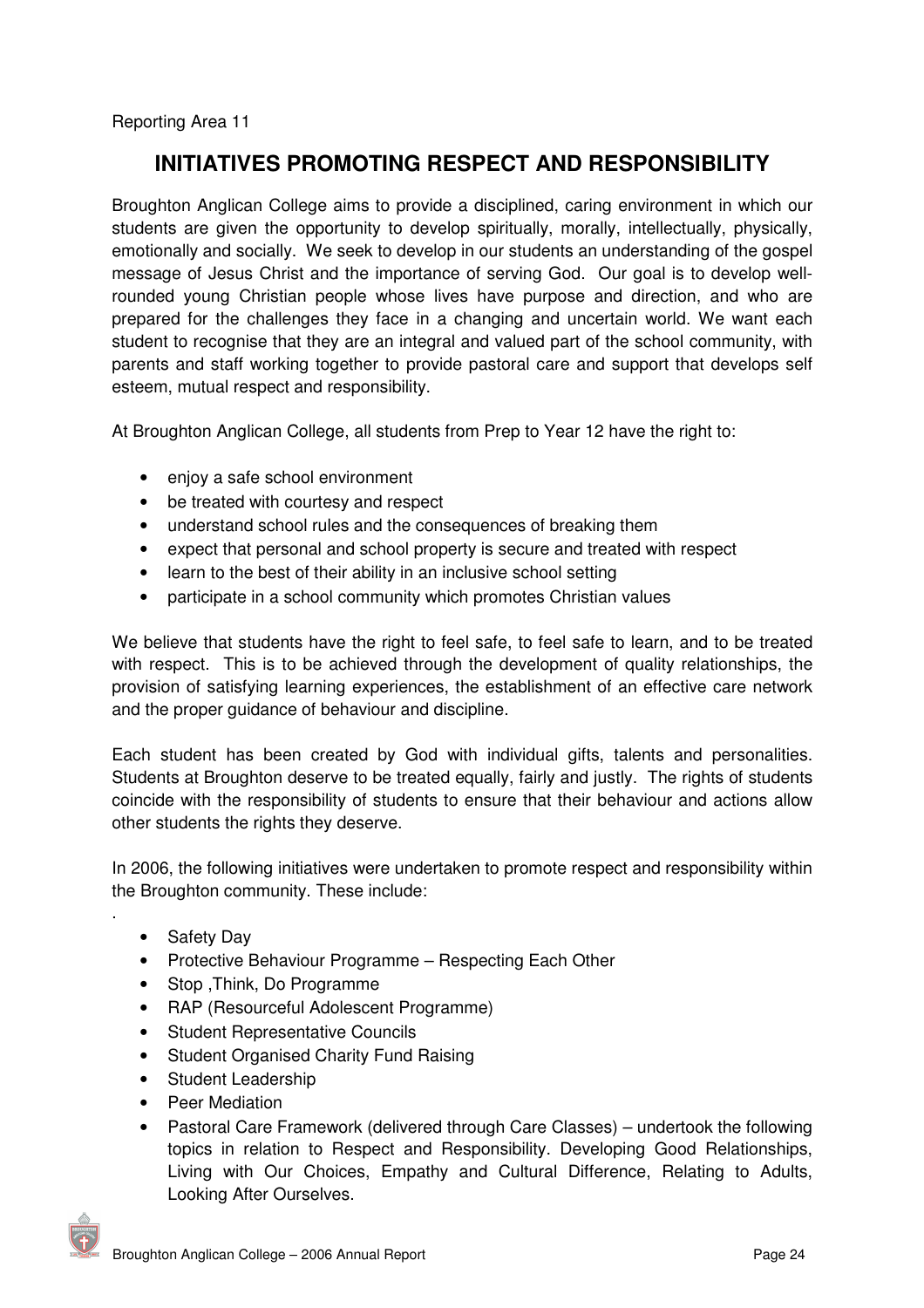## **PARENT, STUDENT AND TEACHER SATISFACTION**

#### **Parent and Student Satisfaction**

The College has developed an "open door policy" with our parent body over its twenty years of operation.

The Parents and Friends Association meets the third Monday of each month during school term. Each meeting has a presentation from either the Pastoral Care or Curriculum areas of the College. In 2006 areas of the presentations included those on Student Leadership, Teaching and Learning Support, Information and Communication Technologies, The Safe Schools Framework, Assessment and Reporting. The Headmaster and a member of the Senior Executive attends each meeting, reporting on events and plans of the College and giving parents an opportunity to ask questions and raise concerns. The  $P \& F$  have elected four liaison officers who are available to raise concerns with the President of the P and F and the Headmaster. The appreciation of the Parents and Friends for the strong positive relationships they have with the school was noted in the P & F article in our magazine.

*"I would like to thank the Headmaster for his strong support of the P & F, the teaching staff who took the time to present at the general staff meeting, and all the staff who helped with organising, advertising and running activities."*

*P & F President – 2006*

The College values opportunities for communication with parents. We operate an effective diary system as a form of written communication of informing parents of positive achievements and areas of concern. Parents are able to discuss a student's performance through telephone conversations, parent and teacher evenings, interviews with staff etc.

Parents and students have an opportunity give feedback to the College though the exit surveys. Some comments are shown below:

*"The children always liked their teachers who were always caring and friendly."*

*"Great – I loved the school."*

*"We are most pleased with the way she is developing as a well-rounded and balanced person."*

*"The staff and students were extremely caring. Very happy with support offered for my child who experienced a learning difficulty to read."*

*"Some excellent teachers who developed good, motivating working relationships."*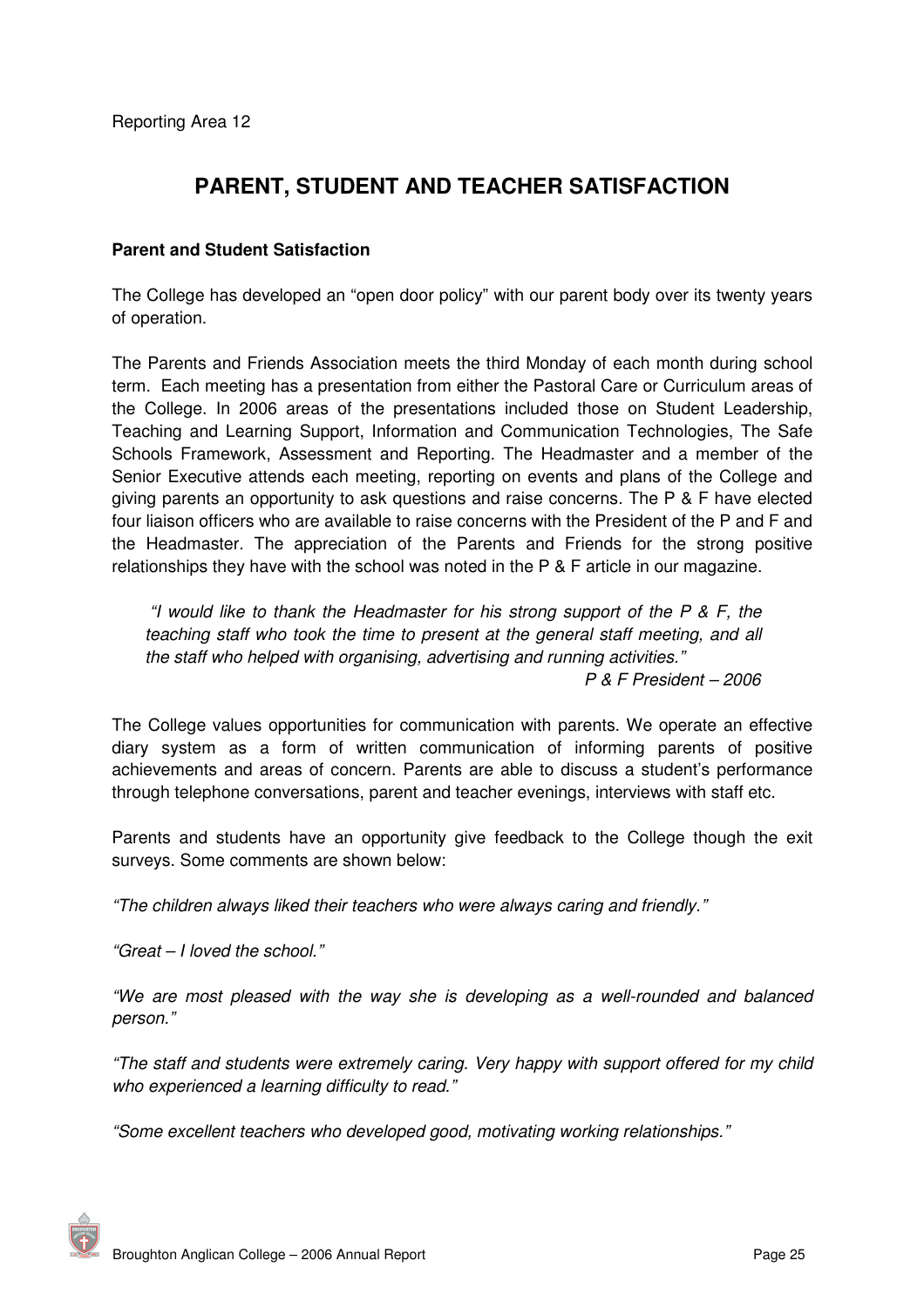#### **Teacher Satisfaction**

Staff have the opportunity to discuss their level of satisfaction or dissatisfaction within the workplace through open access to Head of Department, the Heads of School and the Deputies. Opportunities are available to discuss events and issues through informal and formal means, including faculty, staff and executive meetings.

In 2006, the College undertook a staff survey which formed part of our report for the Equal Opportunity in the Workplace Agency. The survey found an overwhelming agreement that staff were "satisfied in my current job", "free to express my views openly", they "were consistently treated with respect" and "valued as an employee".

Other indicators of a pleasing of level of teacher satisfaction would include the high level of staff retention, the excellent attendance level of staff, the willingness of staff to be involved in many extra curricula areas within the College.

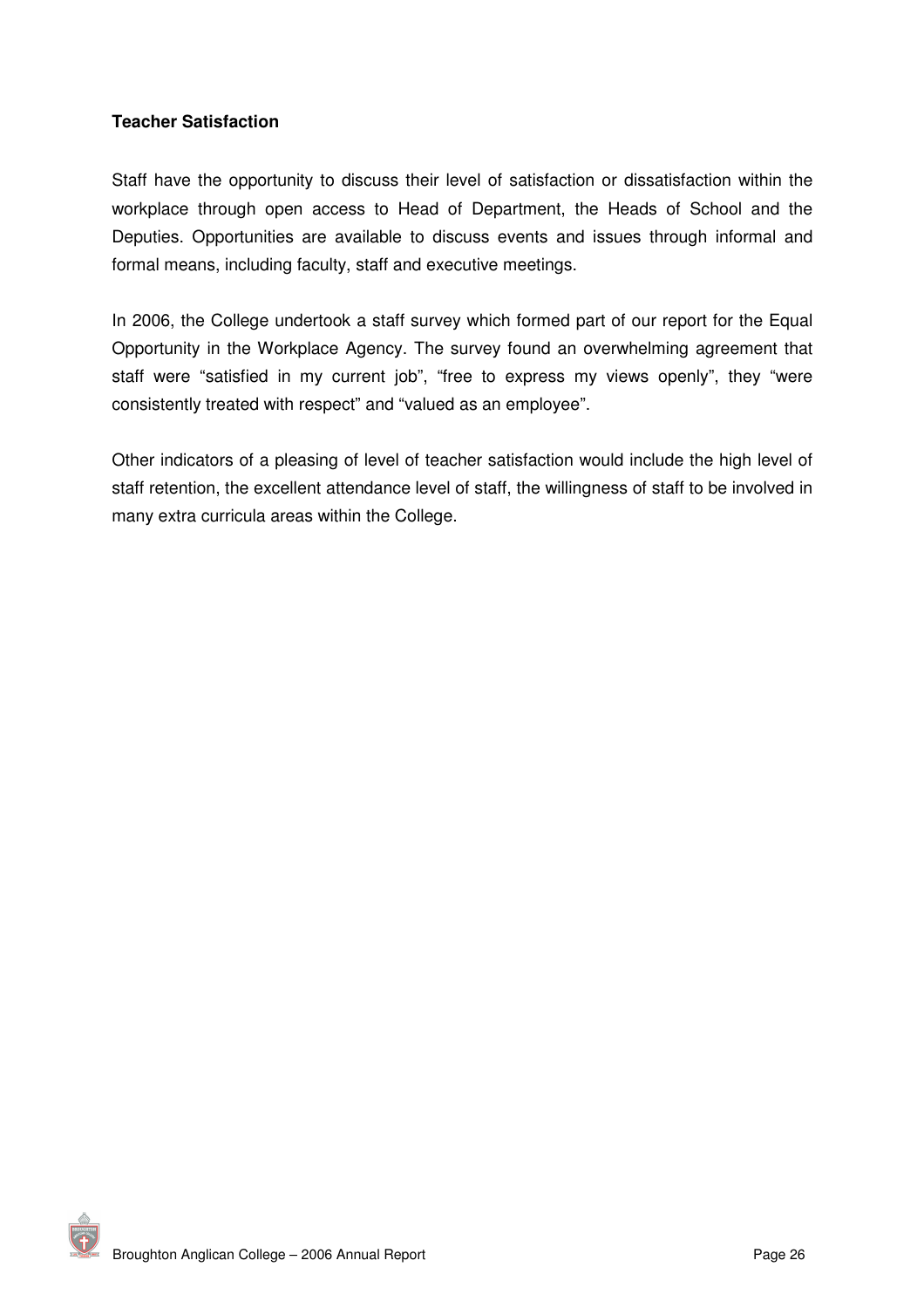## **Summary financial information**

The following tables have been prepared by the College Bursar.



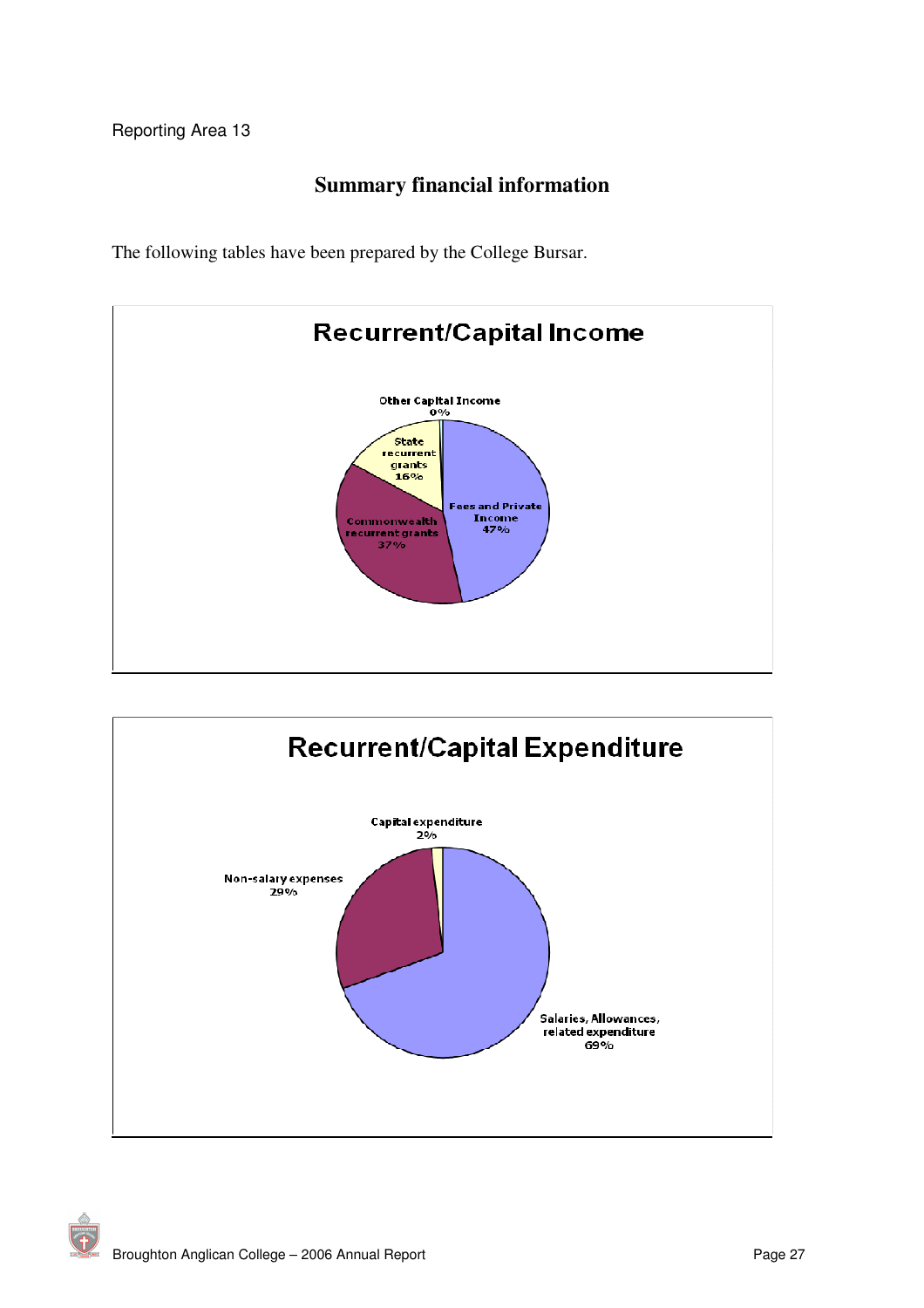



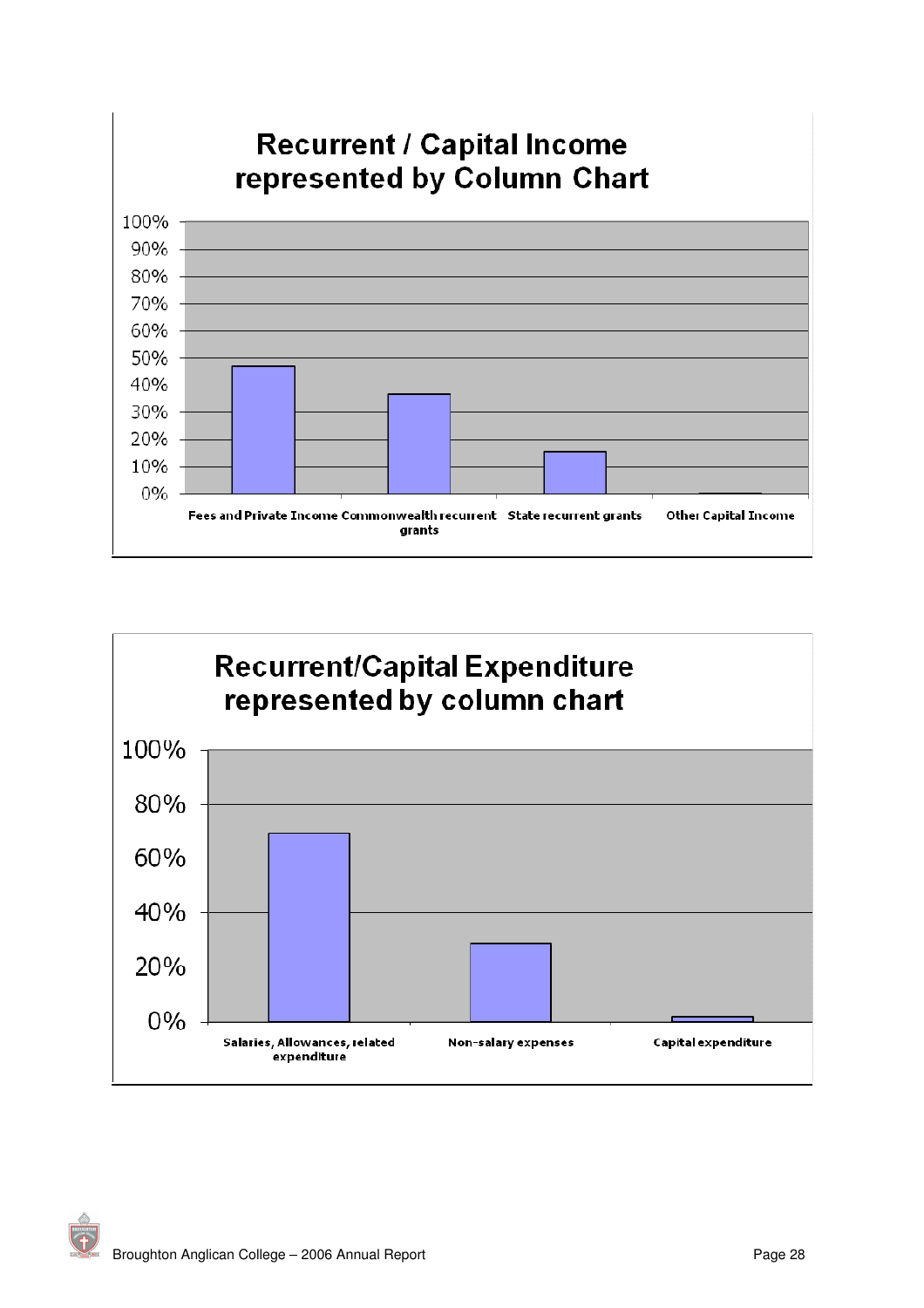#### **APPENDIX 1**



## ENROLMENT PROTOCOLS

Broughton Anglican College aims to offer families in the Macarthur region an opportunity to have their children educated in a disciplined, caring environment in which students are given the opportunity to develop spiritually, morally, intellectually, physically, emotionally and socially. We seek to develop in our students an understanding of the Gospel message of Jesus Christ and the importance of serving God. Our goal is to develop well-rounded young Christian people whose lives have purpose and direction and who are prepared for the challenges they face in a changing and uncertain world.

The College aims to use the expertise of staff and resources available to meet the specific learning and welfare needs of all students enrolled. We aim to ensure that parents are able to make an informed decision relating to enrolment, being aware of the needs of their children and the degree to which the College can meet these needs with the resources available.

#### **APPLICATIONS FOR ENROLMENT**

- 1 Parents interested in enrolling their child at the College will be sent an Application for Enrolment Form to complete and will be asked to provide relevant information to assist the College in developing appropriate learning programs for their child.
- 2 Appropriate aspects of these programs may be discussed at a meeting with the relevant Head of School to enable parents to consider whether the College provides the educational opportunities they are seeking for their child.
- 3 Application for Enrolment Forms will be considered only when the following documentation is supplied:
	- \* completed Application for Enrolment Form
	- \* a copy of the student's birth certificate
	- the last two reports for students entering Years  $1-12$
	- \* copies of the latest Basic Skills/LANNA results for students entering Years 3–10
	- \* a copy of School Certificate examination results and School Certificate grades results for students entering Years 11–12
	- \* a copy of citizenship or visa documentation where applicable
	- a copy of immunization certificates where applicable
	- \* a copy of any applicable legal papers or court orders<br>\* a copy of any educational development or medical
	- a copy of any educational, development or medical assessment reports which will assist us to plan for the student's educational program

Broughton Anglican College – 2006 Annual Report **Page 2006** Annual Report Page 29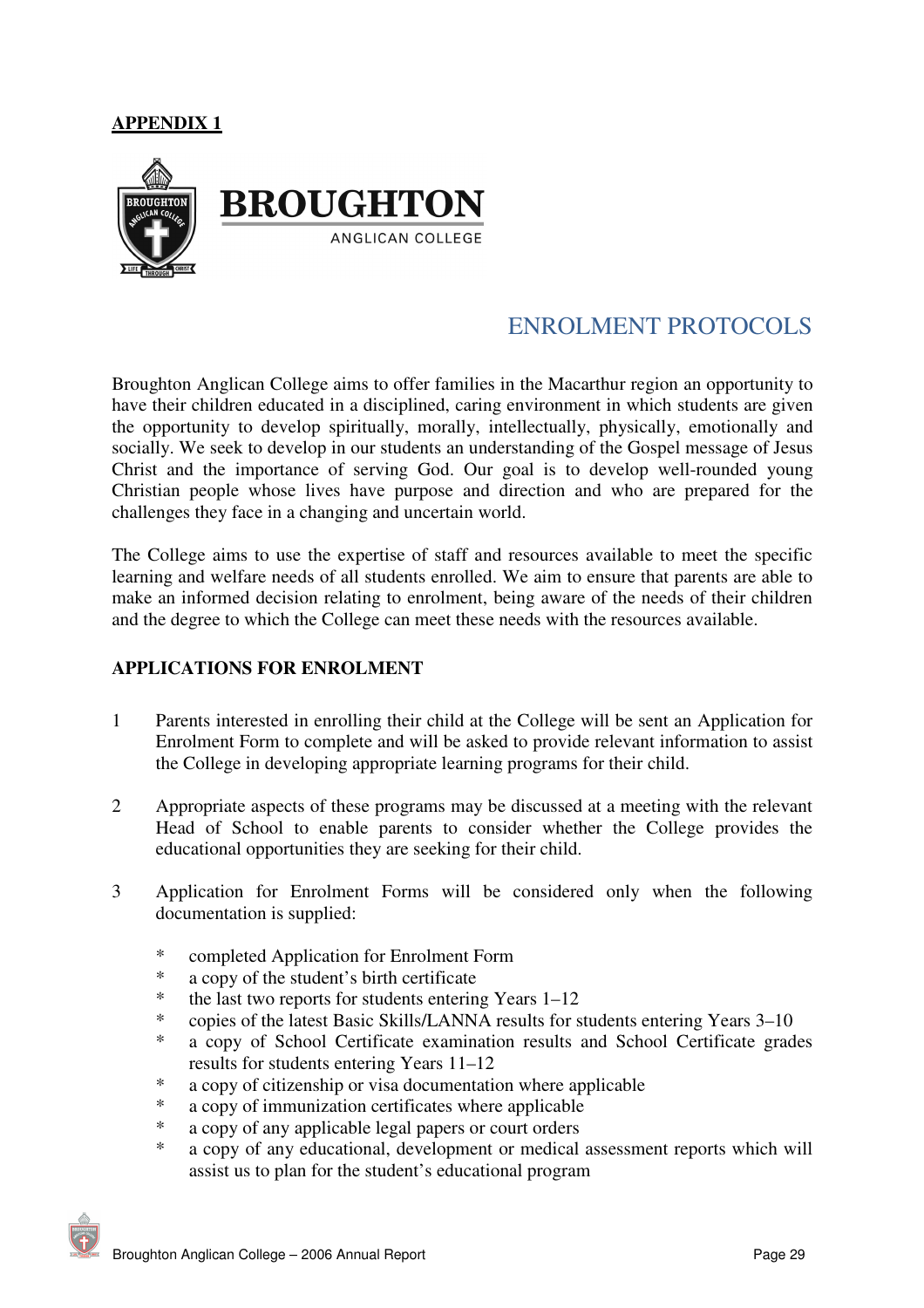- \* a completed Interstate Data Transfer Note, or permission to obtain the information relating to this, for students transferring from schools in another state
- \* the Application for Enrolment Fee.
- 4 Factors determining enrolment relate to whether the student:
	- a) is presently enrolled at Broughton or St. Peter's Anglican Primary School
	- b) is a child of local clergy or members of staff
	- c) has a sibling already enrolled at Broughton or St. Peter's Anglican Primary School
	- d) has parents who were past students of Broughton Anglican College
	- e) has parents actively involved in Anglican parishes
	- f) has parents involved in other Christian churches
	- g) has parents who are prepared to accept the Christian ethos of the College.
- 5 Positions will be offered to a student, if available, at the discretion of the Headmaster provided the student's behaviour, as indicated on the school reports, is satisfactory and the College can adequately meet his/her educational needs.

#### **PROTOCOLS FOR ENROLMENT**

- 1 **Applications for Enrolment** information and the College prospectus are available from the College Office and may be sent to parents enquiring about enrolment.
- 2 The completed **Application for Enrolment Form** is to be returned to the College office with the **non-refundable Application Fee.**
- 3 If all required documentation is provided and there is a vacancy in the Year for which enrolment is sought then the relevant **Head of School will arrange for an interview** to be undertaken with the parents and student.
- 4 The Head of Middle and Senior School will need to confer with the Deputy Head of Curriculum regarding availability of spaces in elective classes prior to the interview.
- 5 Applications for Enrolment of students who have moved from other states must be **referred to the Deputy Head Curriculum** to discuss arrangements for the Interstate Student Data Transfer Note to be completed.
- 6 **The Head of School will interview parents and the student** to give further information that parents may require to make an informed choice relating to the enrolment and for the Head of School to collect further information which will allow him/her to prepare a recommendation to the Headmaster. The Head of School may decide to invite either the Deputy Curriculum and Deputy Pastoral Care, or other appropriate staff, to be involved in the interview to allow the parents to discuss specific needs of the student and programs available in the College.
- 7 After the interview the Head of School should **raise any curriculum, welfare and learning support matters with the appropriate Deputy** and discuss the availability of resources to ensure that the College is able to meet the needs of the student.

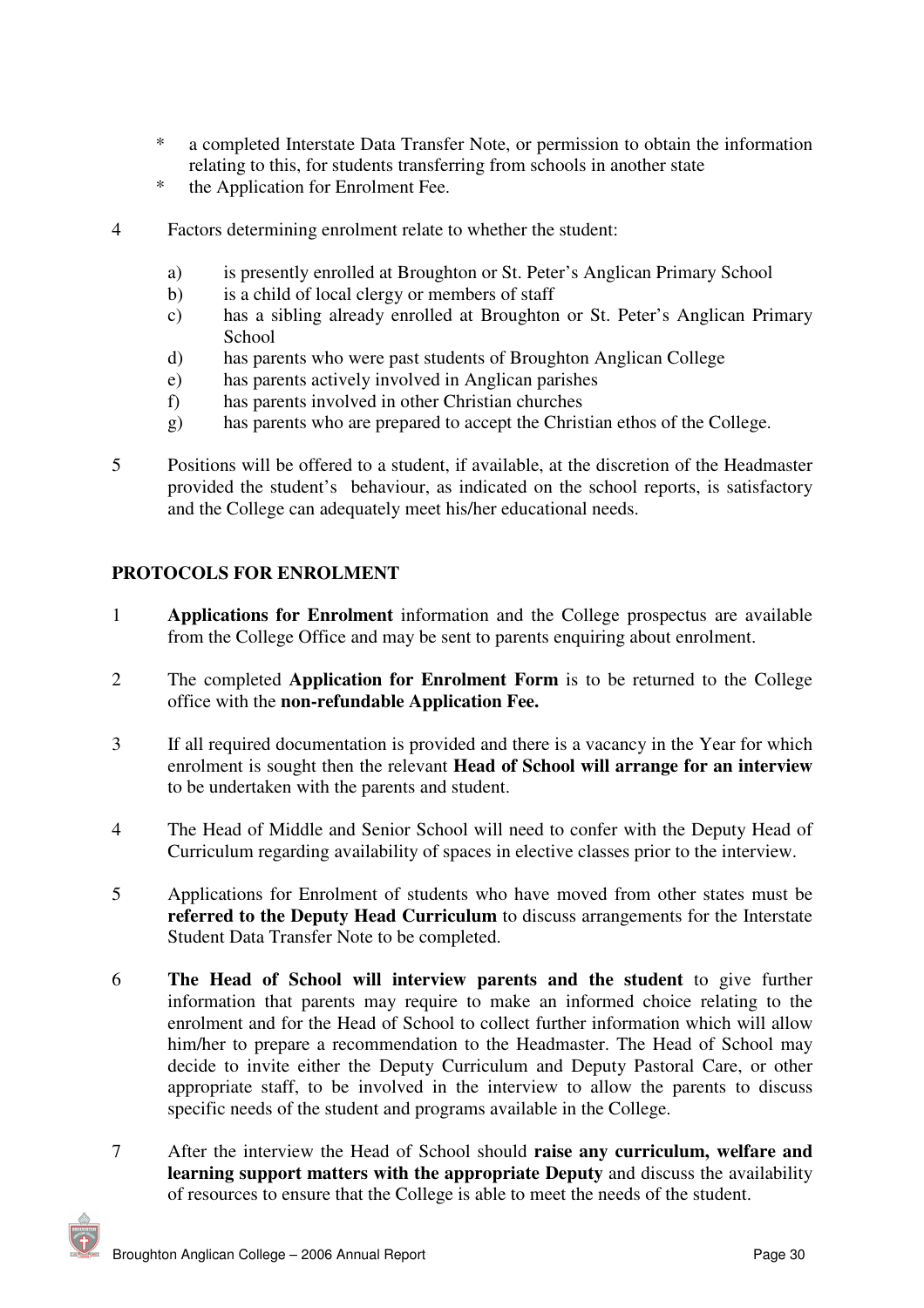- 8 The Head of School will **collate information** gained through the enrolment process and make a recommendation relating to the enrolment to the Headmaster. The Headmaster retains the right to determine whether an Offer for Enrolment is to be made.
- 9 Where the Headmaster offers a postion within the College an **Offer of Enrolment** will be made in writing and accompanied with an **Acceptance of the Offer of Enrolment** form which the parents are to complete. The Offer of Enrolment letter should outline starting dates etc. and the **Acceptance of the Offer of Enrolment** form will outline conditions for enrolment.
- 10 Parents are to return the completed **Acceptance of the Offer of Enrolment** form with the **Enrolment Fee** by the nominated date**.** Students accepting enrolment for commencement during term time should return the **Acceptance of the Offer of Enrolment** form with the **Enrolment Fee** before the student commences at the College. Parents of students enrolling in the Preparatory Class are not required to pay an Enrolment Fee.
- 11 If a student is not offered enrolment the parents are to be informed in writing.

#### **PROGRESSION FROM YEAR 6 TO YEAR 7 (BROUGHTON ANGLICAN COLLEGE and ST PETERS' ANGLICAN PRIMARY SCHOOL)**

The following criteria will apply to students already enrolled in Year 6 in the Junior School at Broughton Anglican College and Year 6 at St. Peter's Anglican Primary School and wishing to progress to the Middle School at Broughton Anglican College:

- a) the Headmaster of St. Peter's and the Head of the Junior School at Broughton have recommended that a student's behaviour has been of a satisfactory standard
- b) the Headmaster of Broughton is satisfied that the College can meet the educational needs of the student and that the student will not disrupt the education of others
- c) school fees have been promptly paid or satisfactory alternative arrangements made

d) parents have been supportive of the schools by attending at least official school functions.

#### **PROGRESSION FROM PREPARATORY TO KINDERGARTEN**

The following criteria will apply to students already enrolled in Preparatory and wishing to progress to Kindergarten:

- a) The Head of Early Childhood has recommended that a student's behaviour has been of a satisfactory standard
- b) the Headmaster is satisfied that the College can meet the educational needs of the student and that the student will not disrupt the education of others
- c) school fees have been promptly paid or satisfactory alternative arrangements made

d) parents have been supportive of the schools by attending at least official school functions.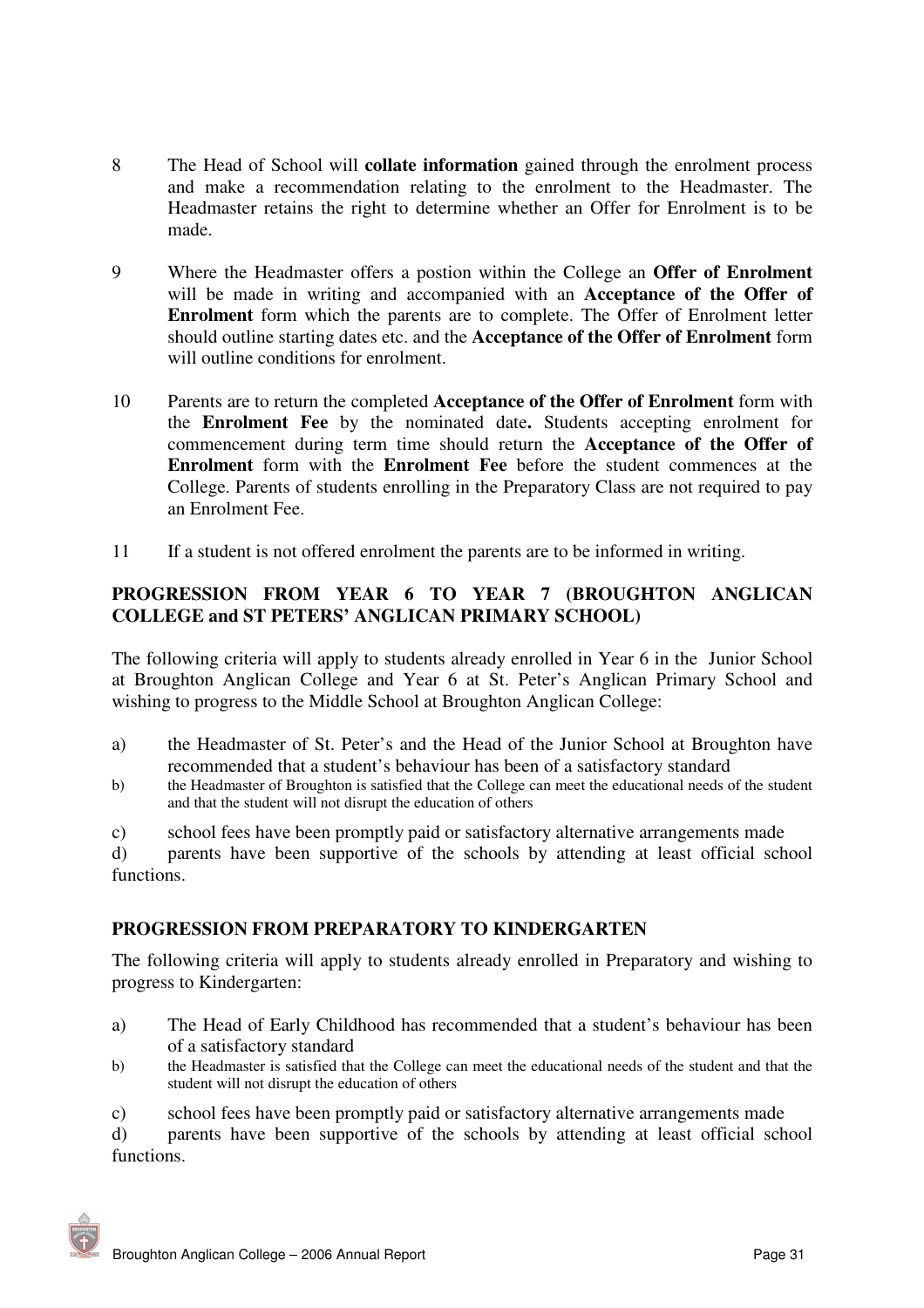#### **APPENDIX 2**



### CONDITIONS OF ENROLMENT

*These conditions may be modified at any time at the discretion of Schools Council. Any changes will be notified to parents through normal communication channels.*

#### **ACCEPTANCE OF OFFER OF ENROLMENT AND ENROLMENT FEE**

- 1. Completing and signing the Application for Enrolment form signifies your acceptance to the conditions relating to payment of fees and charges and to any other condition or rule which may be implemented by the Campbelltown Anglican Schools Council, or its appointed representatives, to ensure the orderly conduct of the College.
- 2. The offer of a place at the College is subject to attendance at a satisfactory interview with at least one parent or guardian and the intending student with either the Headmaster or a member of the Senior Executive and photocopies of all relevant documentation provided.
- 3. In accepting the offer of enrolment a parent or guardian is acknowledging that the College may seek any additional information regarding the student from the school they are currently attending.
- 4. Acceptance of the offer of enrolment is done through returning the offer signed by the parent or guardian and through the payment of the enrolment fee.
- 5. The enrolment fee covers the administrative cost involved in enrolling the prospective student, and is not refundable. It is also not refundable in the event that the student is withdrawn prior to their first day of attendance at the College.
- 6. If the signed acceptance of offer of enrolment, together with the enrolment fee, is not received within 14 days of the offer being made, the offer may be withdrawn.

#### **GENERAL CONDITIONS OF ENROLMENT**

- 1. The Headmaster, in consultation with Schools Council, determines the courses offered and the teaching practices used at the College. The elective subjects available to students in the Middle and Senior Schools are also at the discretion of the Headmaster. The courses and programs offered at the College may be amended at the discretion of the Headmaster.
- 2. A student must attend the College throughout the school year, which is divided into four terms. Absences from school must be explained by the parent or guardian through a note on the day a student returns to school. A request by a parent or

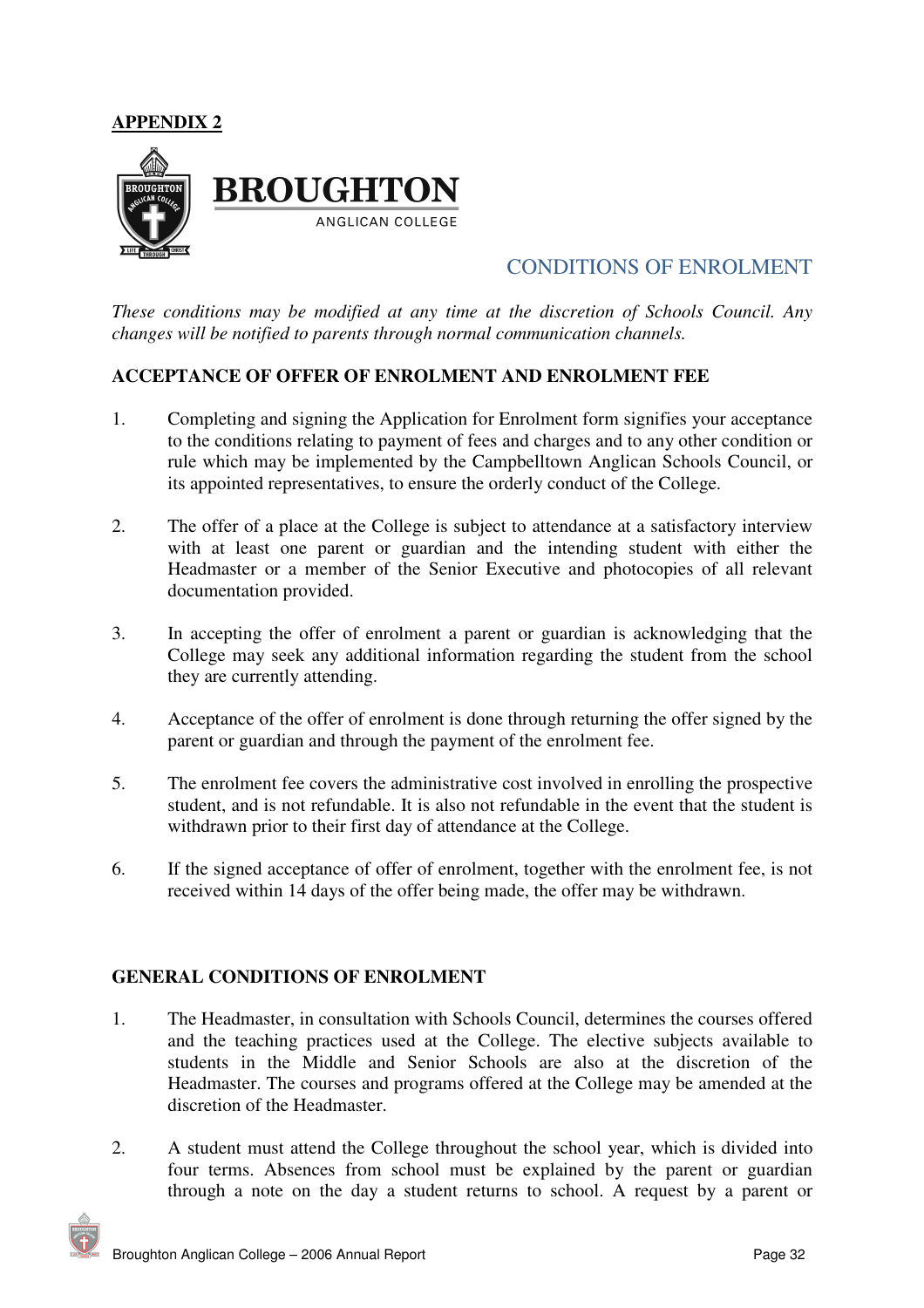guardian for leave of absence must be made in writing well in advance and addressed to the relevant Head of School. Such leave will only be granted for medical or special reasons.

- 3. Students are required to participate in devotions, Christian Studies, chapel services, sporting activities and other official functions as determined by the Headmaster. Absences from such activities must be explained in writing by a parent or guardian.
- 4. Students **and** their parents are expected to attend all evening Term Services, Information Nights, Parent and Teacher interviews, Presentation Evenings and other official evenings and events as determined by the Headmaster.
- 5. All students are expected to wear the official school uniform, as directed by the Headmaster, and conduct themselves in a manner consistent with the ethos of the College.
- 6. Students are responsible for their personal belongings and the College will not be liable for any loss of these belongings.
- 7. Parents/guardians agree to support the Headmaster, or his delegate, in disciplinary actions undertaken by the College which are deemed as appropriate strategies to modify student behaviour. These actions may include:
	- \* withdrawal of privileges
	- detentions at lunchtime or after normal College hours where due notice has been given to parents
	- \* suspension
- 8. If a student needs urgent medical or hospital treatment of any nature and the College is unable to contact the parent or guardian after making reasonable efforts the parent or guardian authorises the College to give authority for such treatments. The parent or guardian indemnifies the College, its employees and agents in respect of all costs and expenses arising directly or indirectly out of such treatment.
- 9. Parents have the responsibility to inform the College of any changes relating to the details of the student. The College should be advised of any changes to residential address, mailing address, telephone numbers, medical details, custody arrangements and emergency contact details.
- 10. Exclusion from the College
	- i) On the first occasion in which a student is suspended they will, with their parent or guardian, meet with the Headmaster, or his delegate, to discuss reasons why the student should not be asked to leave the College. The return of a student after a first suspension is at the discretion of the Headmaster, or his delegate, after this meeting. If a student is suspended on a second occasion the Headmaster has the discretion to declare the students' position at the College vacant if appropriate.
	- ii) If the Headmaster, or any person deputising for the Headmaster, considers a student is guilty of a serious breach of rules or has otherwise engaged in